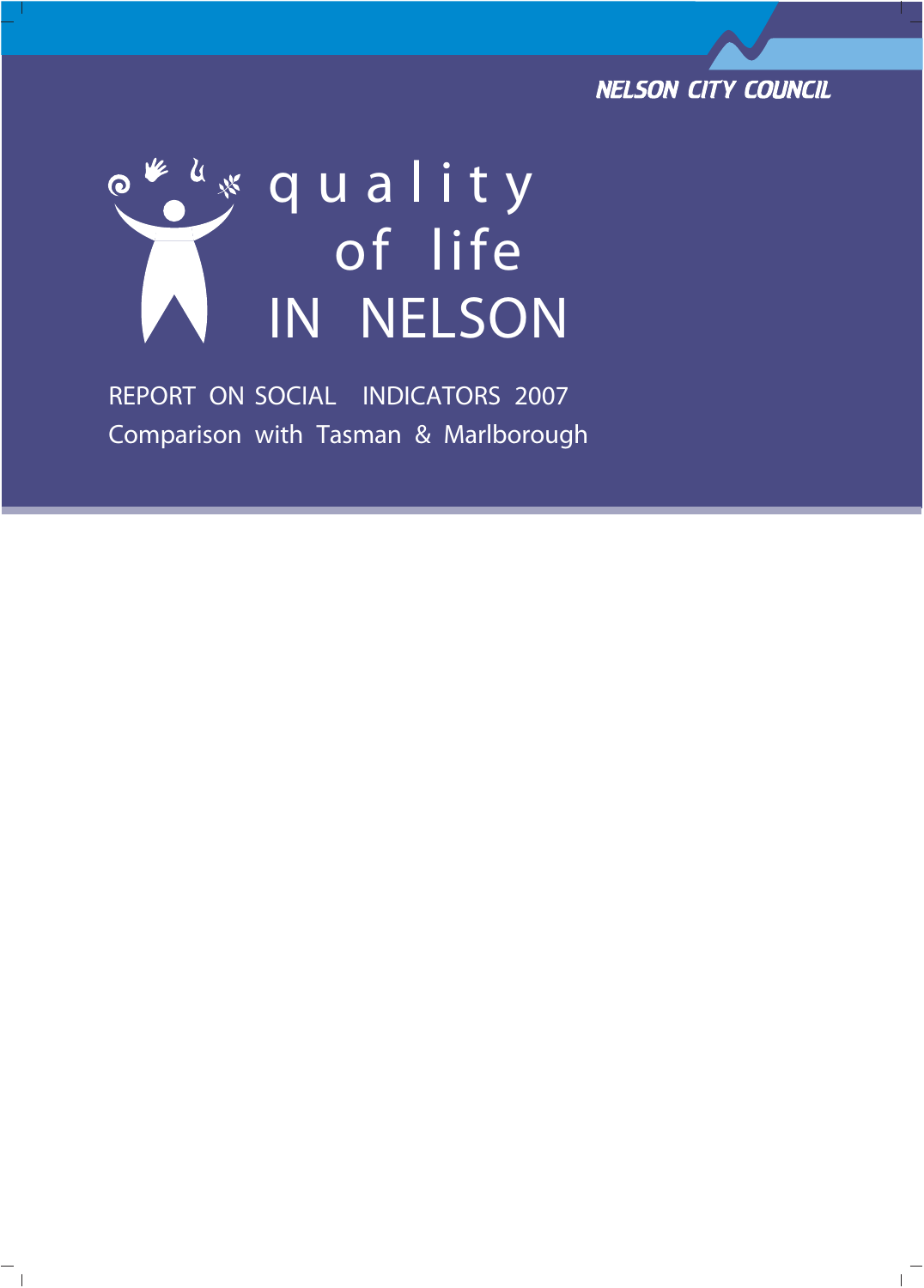### **c o n t e n t s**

W

| introduction              | 1              |
|---------------------------|----------------|
| indicator list            | $\overline{2}$ |
| people                    | 3              |
| education and knowledge   | 5              |
| employment and economy    | 9              |
| health                    | 1 <sub>3</sub> |
| housing                   | 17             |
| natural/built environment | 20             |
| safety                    | 2 <sub>3</sub> |
| social cohesion           | 28             |

**Nelson City Council** PO Box 645, Nelson 7040 Ph: (03) 546 0200 www.nelsoncitycouncil.co.nz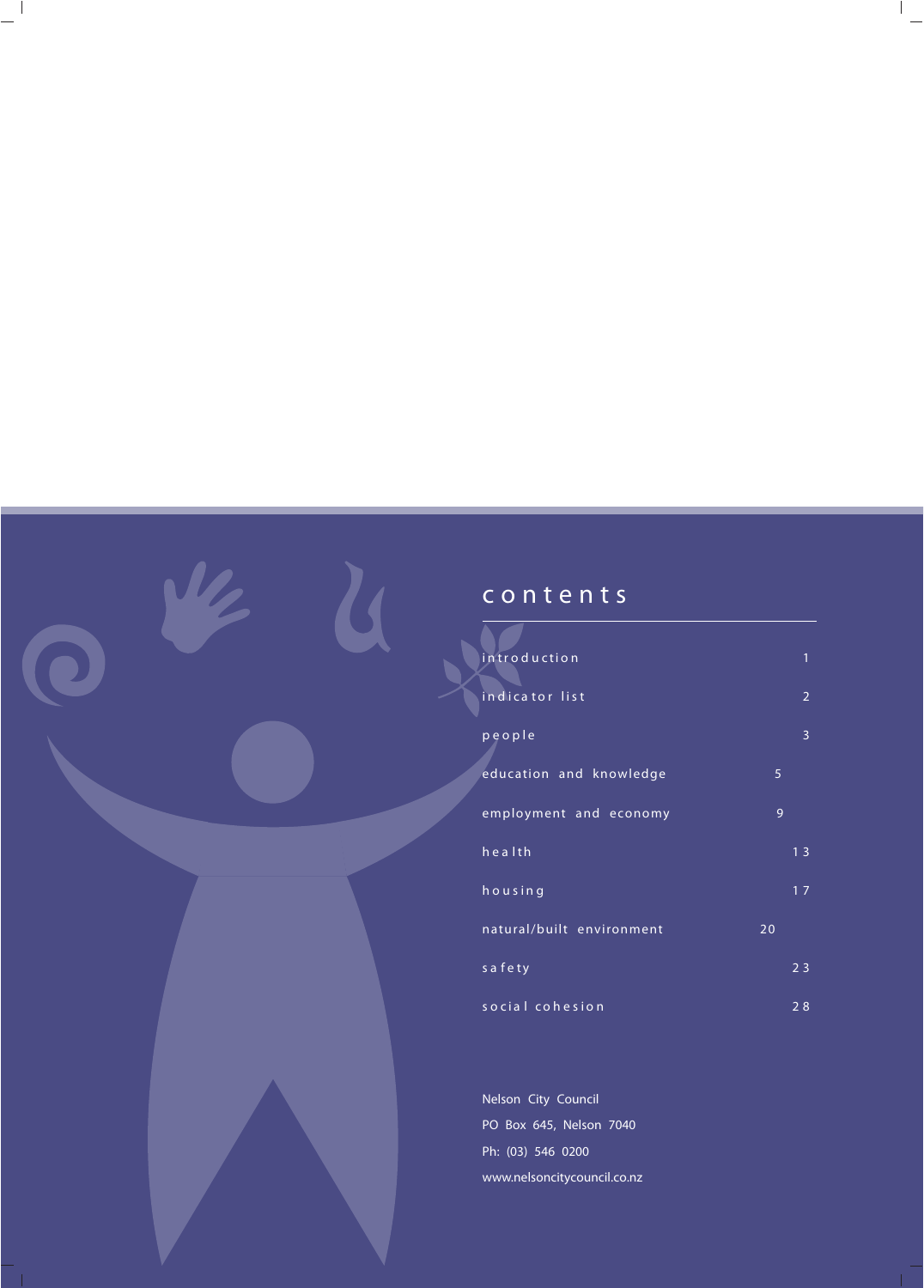### **i n t r o d u c t i o n**

We all know when life is good, and many people chose to live in Nelson to enhance their quality of life. At the same time 'Quality of life' means many different things to different people, and what is good for Jack may not be so good for Jill. When reporting on the quality of life in Nelson it is therefore useful to gather information from a range of sources, covering a wide range of social and demographic indicators.

Quality of life is a comparative term and cannot be measured in absolute figures. Comparisons with other areas are therefore both useful and necessary, and in this report we compare Nelson with Tasman and Marlborough because those are similar in size and of close proximity. We also compare Nelson with New Zealand in general to give a picture of how we stack up against the national norm.

This publication resembles the previous reports from 2002 and 2003, reporting on the same indicators and the same areas. The choice of indicators was based on a range of criteria including:

- The data is ongoing and will be consistent over time
- Robust information is available
- Able to be compared with the 2002 and 2003 study (in most cases)
- Relevant to Nelson

This report covers the following eight areas.

- People
- Education/knowledge
- Employment and economy
- Health
- Housing
- Natural/built environment
- **Safety**
- Social cohesion

Even though these indicators and areas can never tell the full story about the quality of life for every Nelsonian, they are still good tools for monitoring and decision making. Within Nelson City Council the report assists with planning and prioritising, helping us to identify areas that need to be addressed and in setting priorities. The report also provides guidelines for how to implement our Social Wellbeing Policy.

The Report on Social Indicators in Nelson will be widely distributed to community groups, agencies and organisations throughout the city.

This report is complied by Cultural, Social and Recreational Services. Further information may be obtained from the Community Liaison Adviser Social Development.

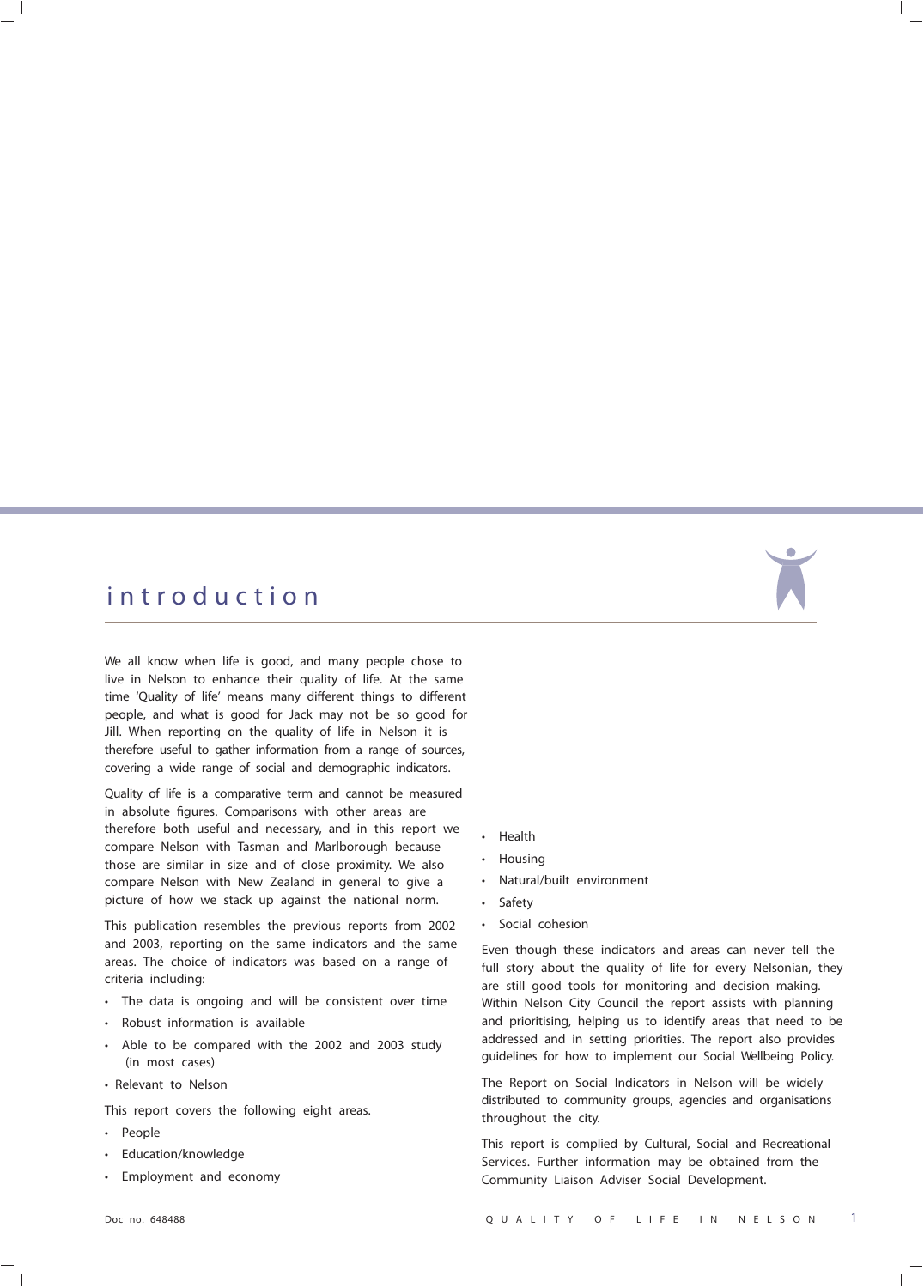# **indicator list**



|   | Graph               | Page                      | <b>Title</b>                                                                                                 |                |
|---|---------------------|---------------------------|--------------------------------------------------------------------------------------------------------------|----------------|
|   | people              |                           |                                                                                                              |                |
|   | 1                   | 3                         | Current and projected median age                                                                             |                |
|   | 2<br>3              | 3<br>4                    | Ethnic composition<br>Projected population                                                                   |                |
|   | 4                   | 4                         | Household composition                                                                                        |                |
|   | education           |                           |                                                                                                              |                |
|   | 5<br>5 <sub>b</sub> | 5<br>5                    | Attendance at early childhood service<br>Percentage of year 1 students who attended early childhood services |                |
|   | 6                   | 6                         | Percentage of students by decile                                                                             |                |
|   | 7<br>8              | 6<br>7                    | Suspensions and stand-downs by ethnicity<br>School leavers obtaining no attainment                           |                |
|   | 9                   | 7                         | Students achieving NCEA Level 1                                                                              |                |
|   | 10<br>11            | 8<br>8                    | Students achieving NCEA Level 2<br>Students achieving NCEA Level 3                                           |                |
|   |                     |                           |                                                                                                              |                |
|   |                     | employment and economy    |                                                                                                              |                |
|   | 12<br>13            | 9<br>9                    | Registered job seekers<br>Career opportunities                                                               |                |
|   | 14                  | 10                        | Median household income                                                                                      |                |
|   | 15<br>16            | 10<br>11                  | New residential building consents<br>New non-residential building consents                                   |                |
|   | 17                  | 11                        | Retail trade                                                                                                 |                |
|   | 18<br>health        | 12                        | Numbers in Employment                                                                                        |                |
|   |                     |                           |                                                                                                              |                |
|   | 19<br>20            | 13<br>13                  | Life expectancy<br>Physical activity levels                                                                  |                |
|   | 21                  | 14                        | Overweight and obesity levels                                                                                |                |
|   | 22<br>23            | 15<br>16                  | Causes of death<br>Recreational activities                                                                   |                |
|   | housing             |                           |                                                                                                              |                |
|   | 24                  | 17                        | Home affordability quarterly index                                                                           |                |
|   | 25                  | 17                        | Median weekly rentals                                                                                        |                |
|   | 26<br>27            | 18<br>18                  | Median sale price<br>Housing NZ waiting list                                                                 |                |
|   | 28                  | 19                        | Rented dwellings                                                                                             |                |
|   | 29<br>30            | 19<br>19                  | Waiting lists for council owned accommodation<br>Nelson and Tasman community housing occupancy rates         |                |
|   |                     | natural/built environment |                                                                                                              |                |
|   | 31                  | 20                        | Air quality standards                                                                                        |                |
|   | 32<br>33            | 20<br>21                  | Water quality<br>2005 Waste management                                                                       |                |
|   | 34                  | 21                        | 2007 Waste management                                                                                        |                |
|   | 35                  | 22                        | Recreational water quality                                                                                   |                |
|   | safety              |                           |                                                                                                              |                |
|   | 36<br>37            | 23<br>23                  | <b>Burglary offences</b><br>Violent offending                                                                |                |
|   | 38                  | 24                        | Recorded crime rate                                                                                          |                |
|   | 39<br>40            | 24<br>25                  | Percentage of all crimes resolved<br>Notifications to CYF                                                    |                |
|   | 41                  | 25                        | Road casualty type                                                                                           |                |
|   | 42<br>43            | 26<br>26                  | Pedestrian crashes<br><b>Cyclist crashes</b>                                                                 |                |
|   | 44                  | 27                        | Residents' feelings about road safety in the CBD                                                             |                |
|   |                     | social cohesion           |                                                                                                              |                |
|   | 45<br>46            | 28<br>28                  | Ethnicity of citizenship ceremony attendees<br>Voter turn out - local body elections                         |                |
|   | 47                  | 29                        | Sense of belonging to Nelson                                                                                 |                |
|   | 48<br>49            | 29                        | Levels of preferred consultation by residents                                                                |                |
|   | 50                  | 30<br>30                  | Major issues affecting Nelson<br>Satisfaction with public transport                                          |                |
|   | 51<br>52            | 31                        | Increasing dissatisfaction with public transport is evident                                                  |                |
|   | 53                  | 31<br>32                  | Satisfaction with cycleways and cyclelanes<br>Membership of Nelson Public Libraries                          |                |
|   | 54                  | 32                        | New Zealand drinking culture                                                                                 |                |
| 2 | QUALITY             | OF LIFE IN                | NELSON                                                                                                       | Doc no. 648488 |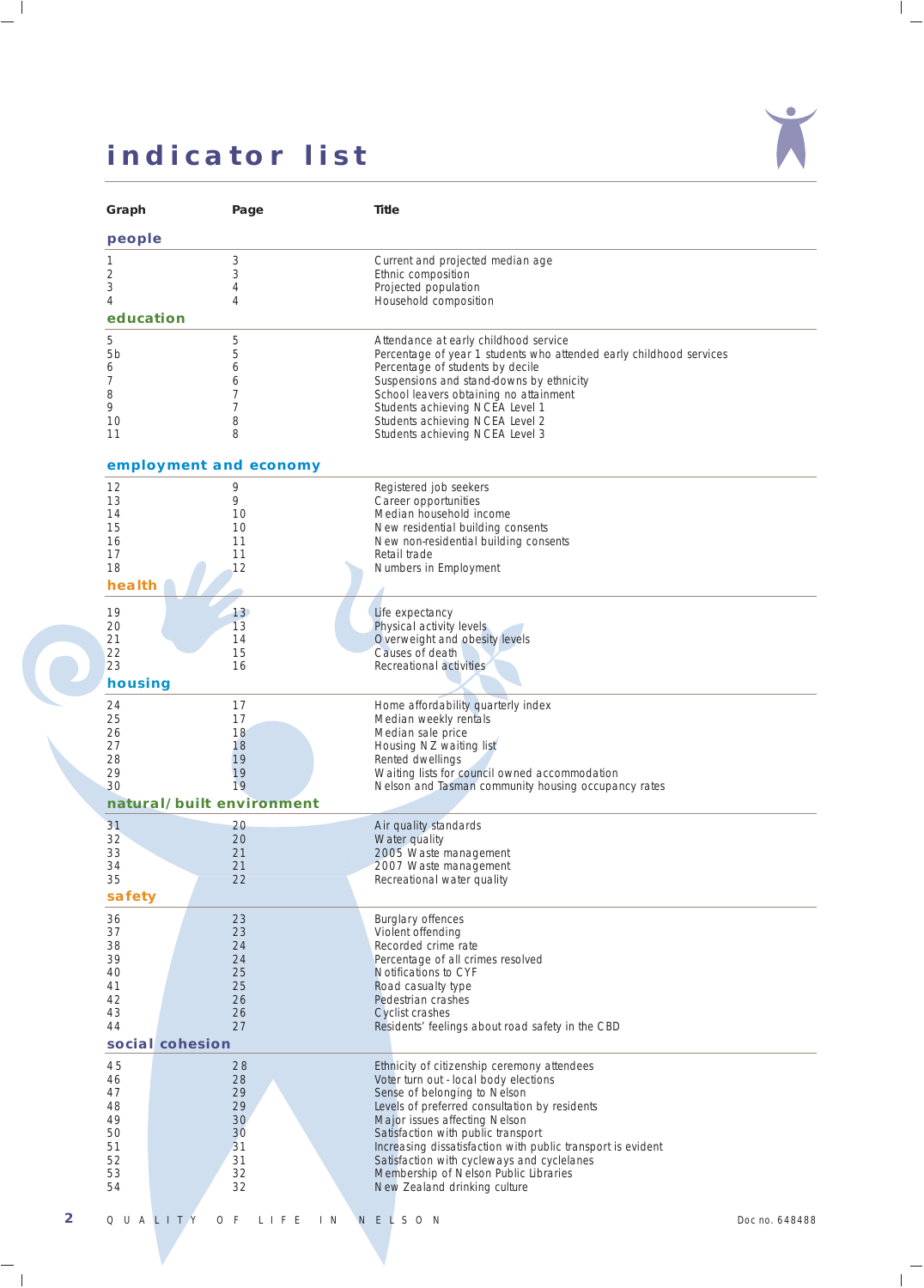# **people**

The Top of the South experiences continuing rapid population growth, most noticeable in Tasman District. The region has an aging population, affected by numbers of older couples moving to the region, a reduction in the birth rate and a trend for young people (15-34 years) leaving for tertiary education and employment opportunities. 14.5 percent of Nelson's current population are aged 65 years and over, compared with 12.3 percent of the total New Zealand population. Another significant factor in the population data for the Top of the South is the high percentage of inward migration.

In the 2006 census 8.4% (3,615 persons) of the Nelson population, 6.6% (3063 persons) of the Tasman population and 10% (4,275 persons) of the Marlborough population identified as Maori. Between 2001 and 2006 the Maori population in Nelson increased by 12.3%, in Tasman by 10.3% and in Marlborough by 9.8%. Nelson has 1.1 percent of New Zealand's population and 0.6 percent of New Zealand's Maori population usually live in Nelson.



#### **1 Current and projected median age 2001 - 2026**

Assuming medium fertility, medium mortality and New Zealand long-term annual net migration of 10,000. The Maori population is much younger than the total population. Half of New Zealand's Maori ethnic group population was under 23.0 years of age in 2007, 13.1 years younger than the median age of the total population.



In the 2006 census people could choose to belong to more than one category. Consequently the columns add up to more than 100%. For the purpose of this graph everyone who entered as "New Zealander" has been included in the "European" category. Much of the population growth in the Top of the South has been through inward migration with two thirds coming from other regions in New Zealand and a third from overseas, most notably, the United Kingdom.

In the 2006 census 8.4% (3,615 persons) of the Nelson population, 6.6% (3063 persons) of the Tasman population and 10% (4,275 persons) of the Marlborough population identified as Maori. Between 2001 and 2006 the proportion of the Nelson population identifying as Maori increased by 12.3%, in Tasman by 10.3% and in Marlborough by 9.8%.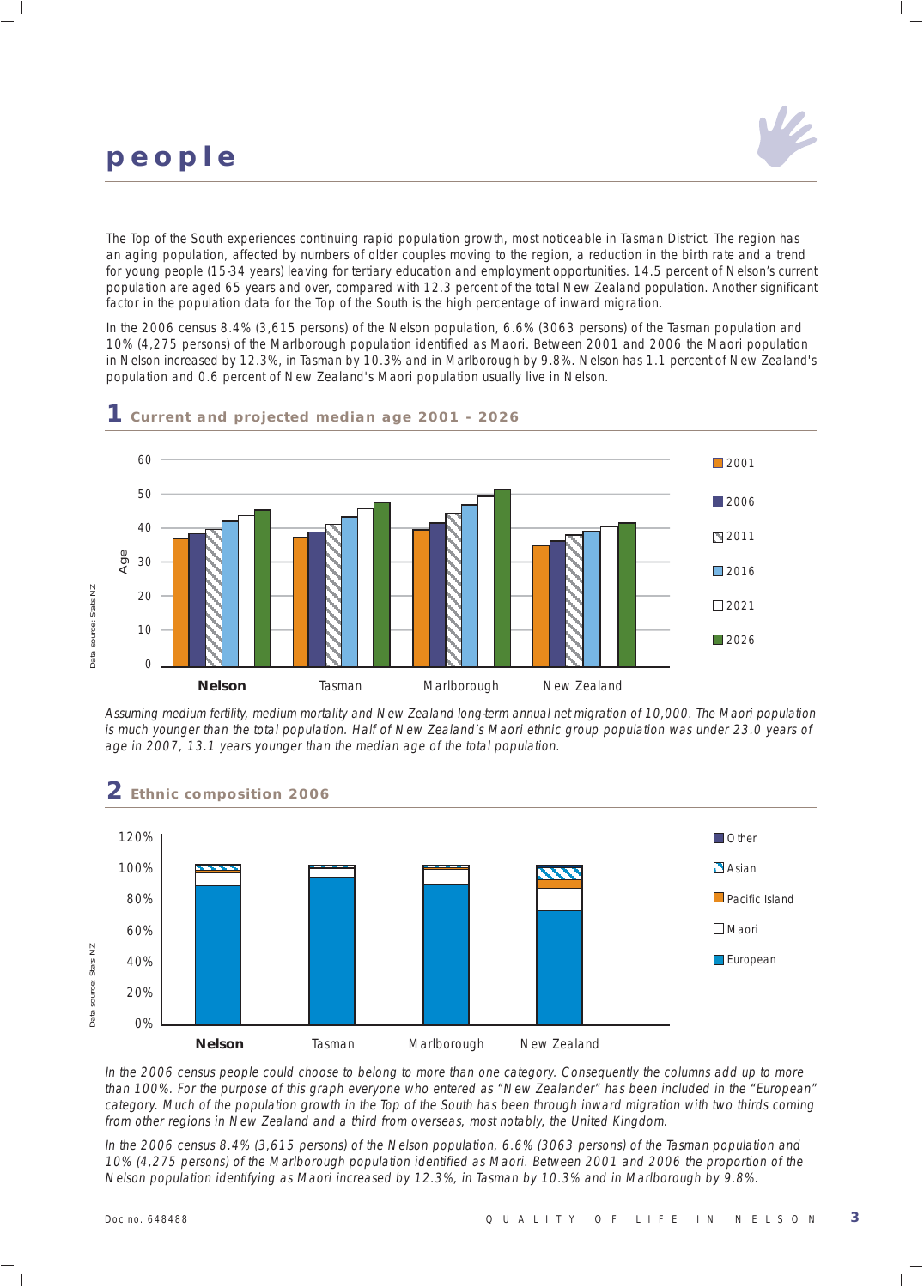# **people**





#### **3 Projected population 2001 - 2026**

The graph shows medium projection regarding fertility, mortality and migration.

The highest levels of population increase in the Top of the South have occurred in the rural Waimea area (around Richmond, Wakefield, Brightwater, Mapua, Wai-iti ) which has seen an increase of 16.2% in the last 5 years. Urban Nelson and Richmond has also increased with 5.3% and 10.7% respectively. These figures are high compared with the national growth rate at 1.2% for the same period. The population in Nelson and Marlborough is projected to grow, particularly in the 20-45 year old age range.



#### **4 Household composition 2006**

Marlborough (70.6%) and Tasman (72.8%) have slightly higher numbers of one-family households\* than the national average (69.1%). Nelson is slightly lower at 67.6%. Couple only and one person households are the fastest growing household types both at the national level and across the Top of the South. These household types are projected to increase, with the aging population a significant factor, combined with delayed marriage, divorce, rising numbers of couples without children and changing lifestyle preferences.

Nelson 2.4, Tasman 2.6, and Marlborough 2.4, all have lower average household sizes than the average of 2.7 for all of New Zealand.

\*Defined as "households containing one family nucleus, i.e. A couple, with or without child(ren), or one parent and their child(ren). The children do not have partners or children of their own living in the same household."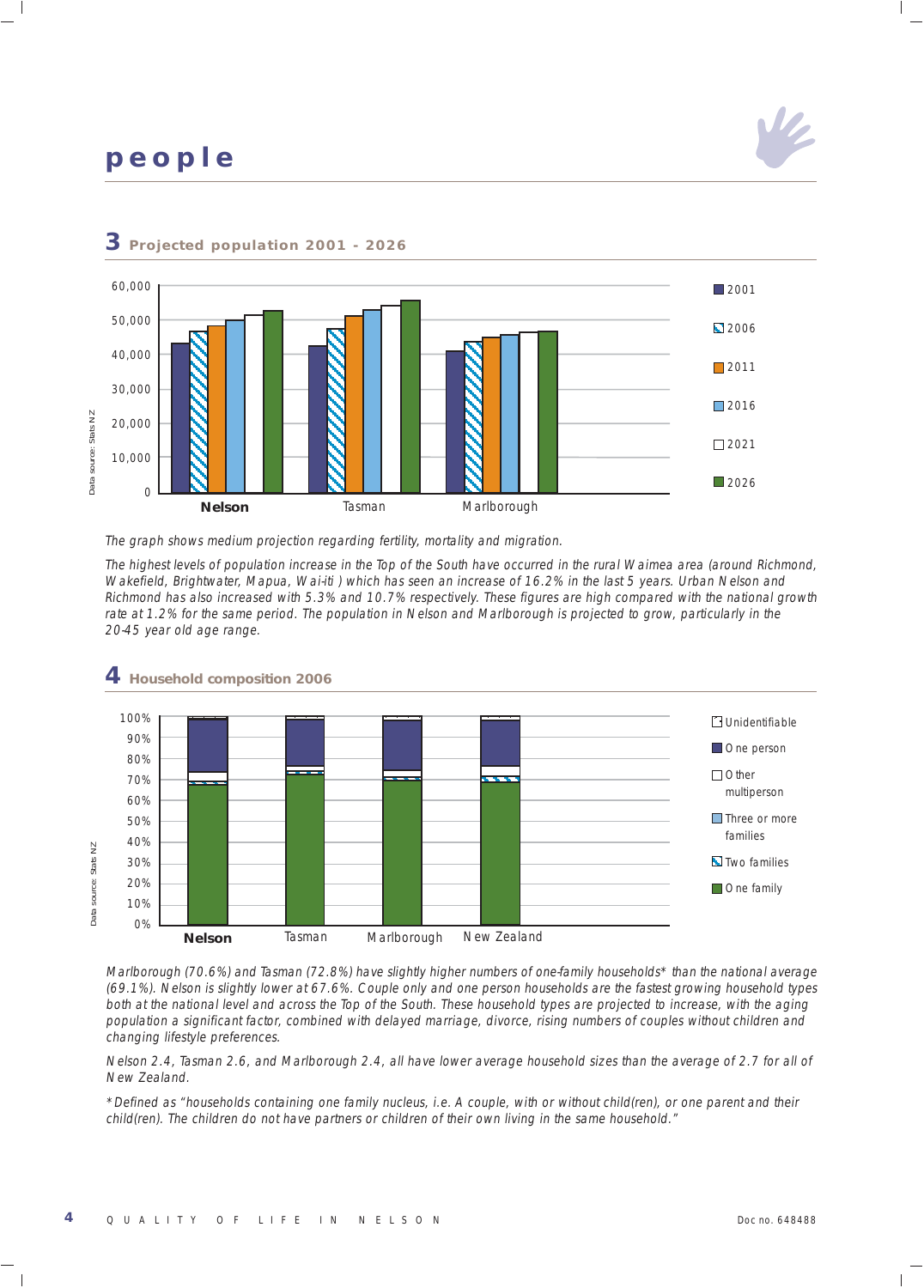### **education**

Education is important to an individual and to a community as it can affect life and career choices, opportunities and the ability to participate in society. Increasing requirements for knowledge of technology and the ability to access information, shape today's society.

Qualifications gained can have a significant impact on future employment and income. Tasman has traditionally had more students leaving school early and with fewer qualifications, but with high levels of employment opportunities for early school leavers. Agriculture and Fishing have traditionally been more open/able to recruit early school leavers and there are more than six times as many positions within Agriculture and Fishing in Tasman (3213) as in Nelson (474).



#### **5 Percentage of population aged under 6 years who attended early childhood services**

There has been a steady increase in the numbers of children attending early childhood services across the Top of the South. Research has shown that quality early childhood education prepares children for primary school and enhances their future ability to learn.

### **5b Percentage of Year 1 students who attended early childhood education services, 2007**

| Region             |       |          |       | <b>Ethnic Group</b> |                 |              |
|--------------------|-------|----------|-------|---------------------|-----------------|--------------|
|                    | Maori | Pasifika | Asian | Other               | Eurpoean/Pakeha | <b>TOTAL</b> |
| Tasman Region      | 94.5  | 100.0    | 100.0 | X                   | 97.8            | 97.6         |
| Nelson Region      | 94.2  | 90.9     | 76.2  | X                   | 99.4            | 97.1         |
| Marlborough Region | 98.7  | 100.0    | 100.0 | 100.0               | 96.7            | 97.3         |

This table shows the percentage of children who attended early childhood education services immediately prior to starting school.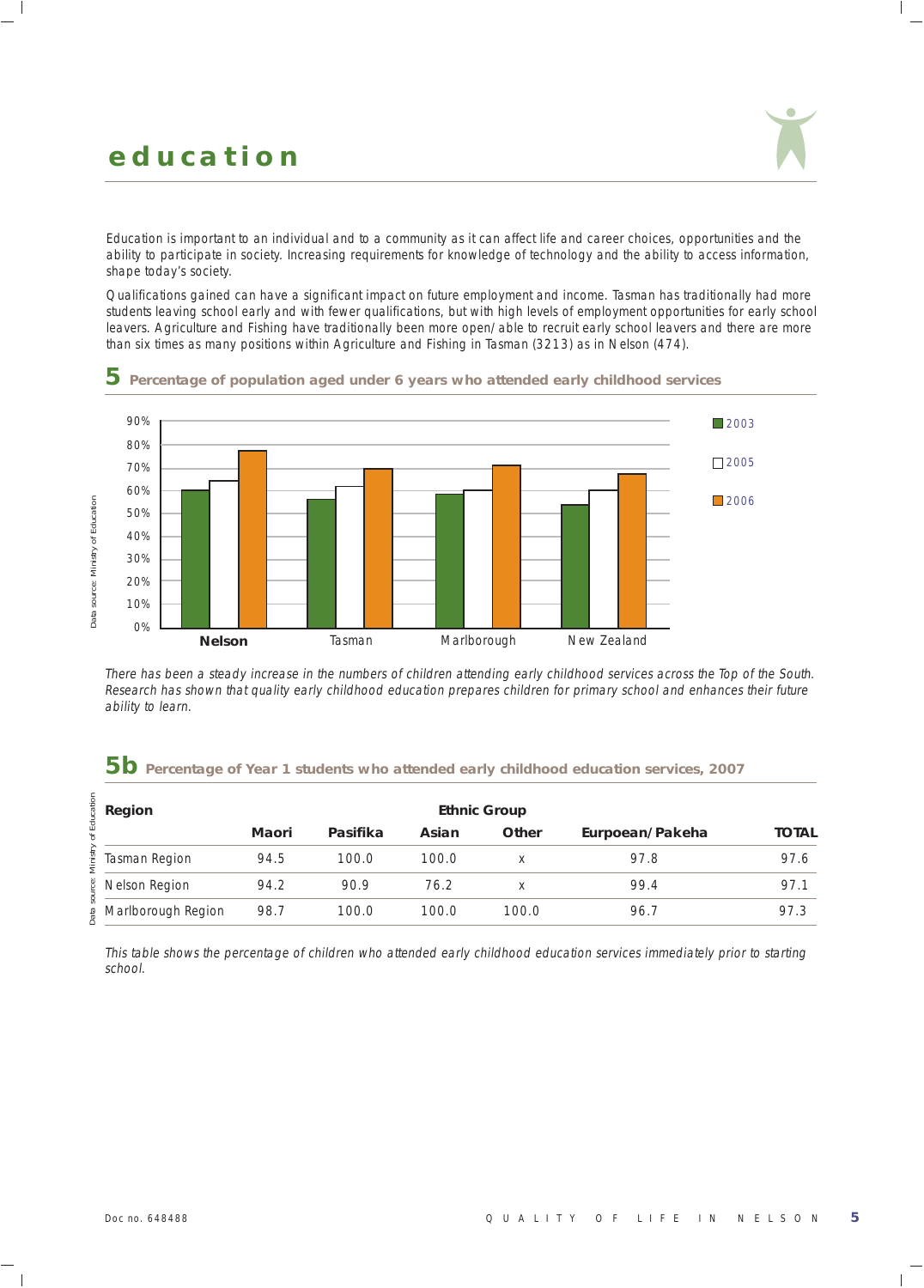| <b>Decile 2007</b> | <b>Nelson</b> | <b>Tasman</b> | Marlborough |
|--------------------|---------------|---------------|-------------|
| $\overline{2}$     | 5.2           | 3.2           | 1.6         |
| $\mathfrak{Z}$     |               | 1.0           | 8.5         |
| $\overline{4}$     |               | 14.1          | 0.4         |
| $\sqrt{5}$         | 1.1           | 9.7           | 9.9         |
| $\boldsymbol{6}$   | 8.6           | 16.1          | 32.5        |
| $\overline{7}$     | 61.4          | 16.2          | 16.7        |
| $\,8\,$            | 17.5          | 27.9          | 19.7        |
| 9                  | 4.8           | 9.8           | 7.4         |
| $10$               | 1.1           | 1.2           | 3.2         |
| $N/A^*$            | 0.8           |               | 0.4         |
| <b>Grand Total</b> | 100.0         | 100.0         | 100.0       |

#### **6 Percentage of students by decile 2007**

\* Refers to private schools as not all have a decile

All schools are given a decile rating based on a combination of the household income, occupation, crowding, qualifications, and income of enrolled families. Nelson has two schools in decile 1-2, which are eligible for the highest level of Government funding; however, Nelson City also has a high number of schools in the 7-8 area, compared with Tasman and Marlborough.

#### **7 Rate of suspensions/stand-downs per 1000 students, by ethnicity 2006**

|               | <b>European</b>          |                          | <b>Maori</b>       |                          | <b>Pacific Island</b>    |                          |
|---------------|--------------------------|--------------------------|--------------------|--------------------------|--------------------------|--------------------------|
|               | <b>Suspensions</b>       | <b>Stand-downs</b>       | <b>Suspensions</b> | <b>Stand-downs</b>       | <b>Suspensions</b>       | <b>Stand-downs</b>       |
| <b>Nelson</b> | 3.2                      | 15.7                     | 10.0               | 43.9                     | ٠                        | ٠                        |
| Tasman        | 6.8                      | 17.8                     | 16.5               | 31.7                     | $\overline{\phantom{a}}$ | $\overline{\phantom{a}}$ |
| Marlborough   | 4.1                      | 18.0                     | 23.2               | 39.4                     | ٠                        | 41.5                     |
| New Zealand   | 4.1                      | 22.2                     | 15.6               | 59.8                     | 10.4                     | 45.0                     |
|               |                          | <b>Asian</b>             | <b>Other</b>       |                          | <b>Total</b>             |                          |
|               | <b>Suspensions</b>       | <b>Stand-downs</b>       | <b>Suspensions</b> | <b>Stand-downs</b>       | <b>Suspensions</b>       | Stand-downs              |
|               |                          |                          |                    |                          |                          |                          |
| <b>Nelson</b> | ٠                        | ۰                        |                    | ٠                        | 4.0                      | 19.5                     |
| Tasman        | $\overline{\phantom{a}}$ | $\overline{\phantom{a}}$ |                    | $\overline{\phantom{a}}$ | 8.0                      | 16.8                     |
| Marlborough   | ٠                        | ۰                        | ۰                  | ٠                        | 7.9                      | 21.7                     |

These figures are calculated per category meaning that the Maori table shows rates of suspensions/stand downs per 1000 Maori students, and the European table shows rates of suspensions/stand downs per 1000 European students.

The data may show some over reporting in the numbers of students as each suspension and stand-down is counted rather than the number of students. This data can highlight serious behaviour problems among school-age young people, but is not always consistent as suspension or stand-down may be used as punishment by some schools more than others. Maori students are over-represented in all three regions, particularly in the rates of stand downs.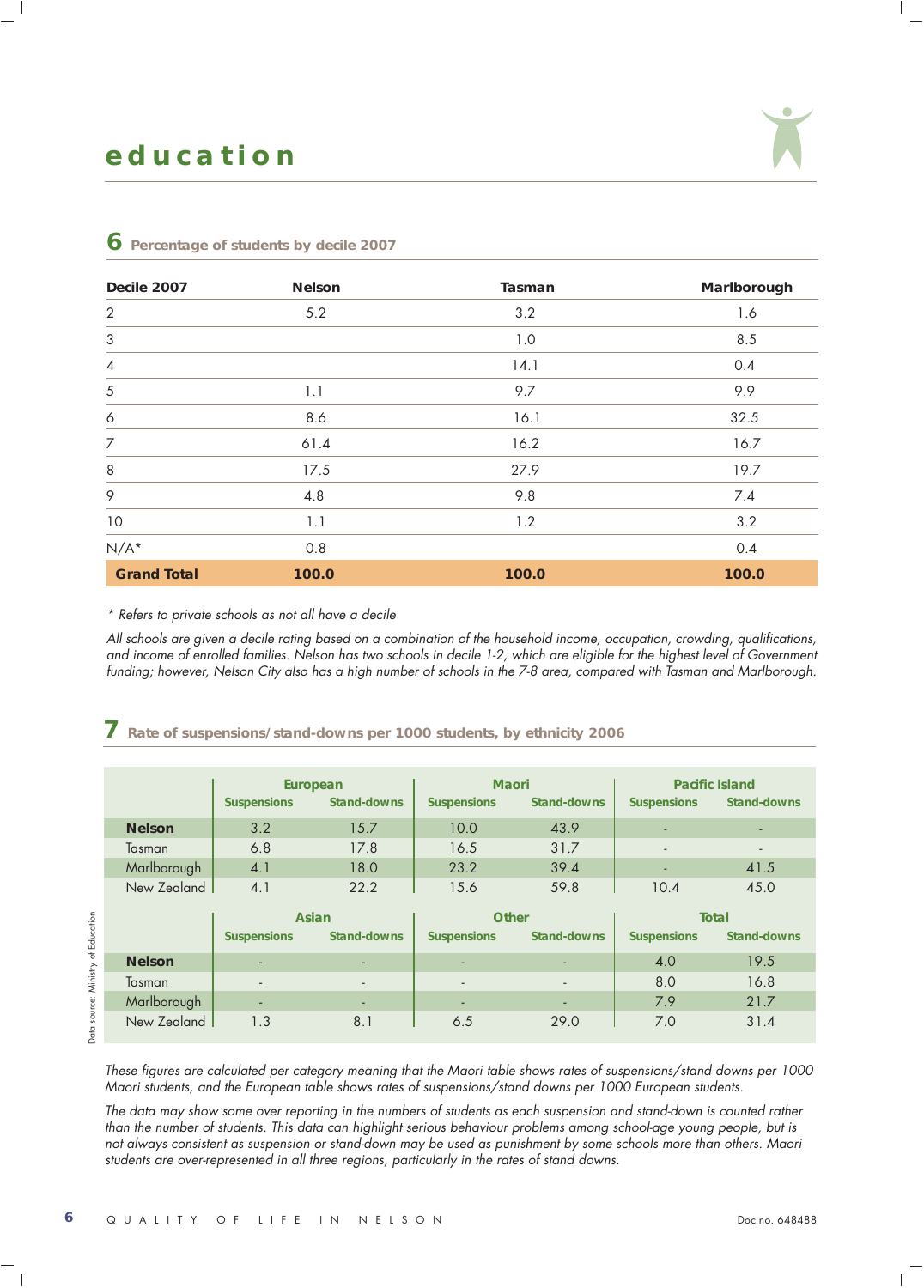### **education**



#### **8 Percentage of school leavers obtaining no attainment 2002 - 2006**

Those who leave with no attainment are at greater risk of unemployment and of having lower incomes. Nelson's level of school leavers with no attainment has fluctuated significantly over the last three years, but was considerably lower than the national average in 2006. Tasman has higher levels (almost double the national average) which may be due to high levels of employment opportunities in that region.



#### **9** Percentage of students in Year 11 achieving NCEA Level 1

Nelson, Tasman and Marlborough all continue to achieve at a higher level than the national average. Achievement figures may be higher if students taking levels in different years are included.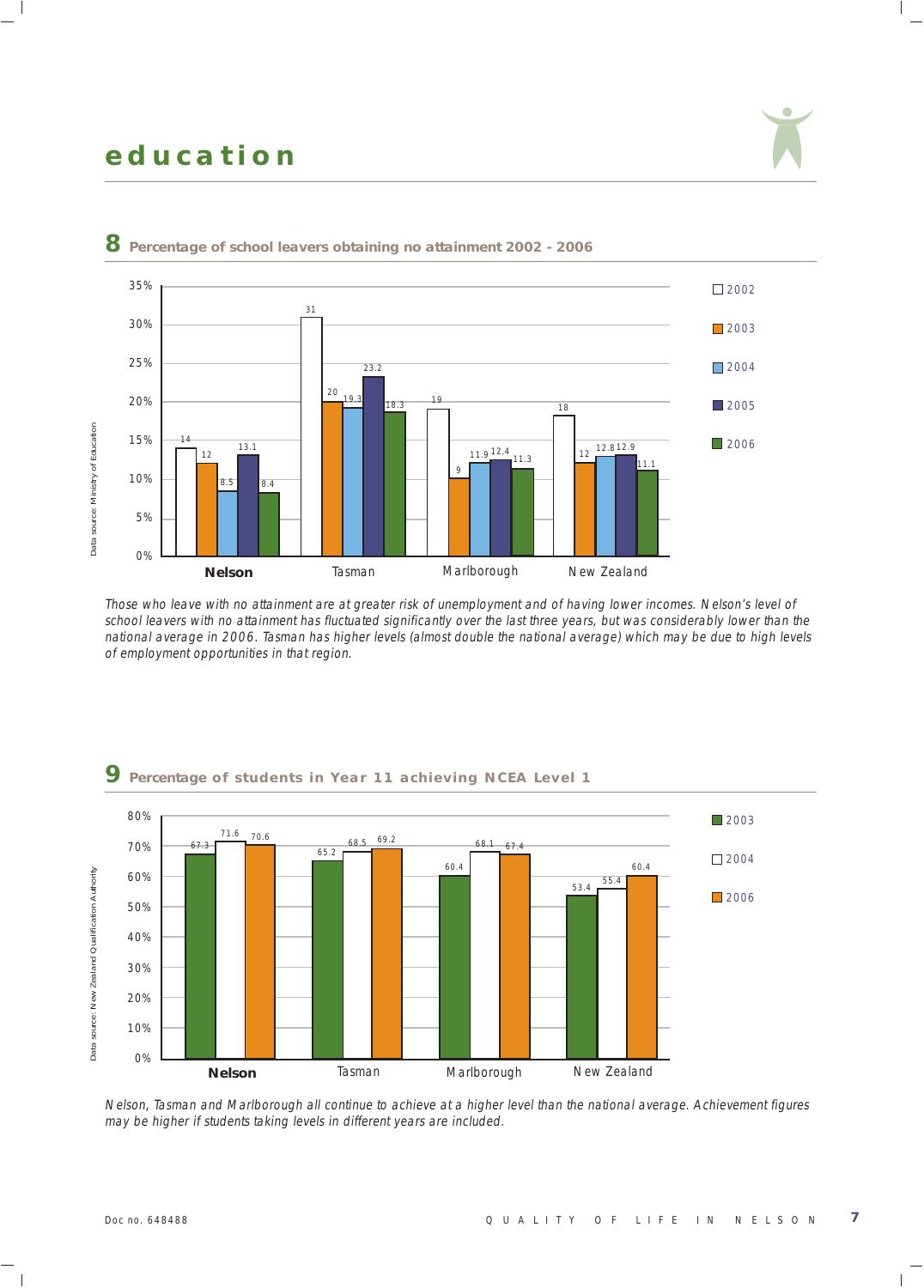# **education**



### **10** Percentage of students in Year 12 achieving NCEA Level 2

### **11** Percentage of students in Year 13 achieving NCEA Level 3

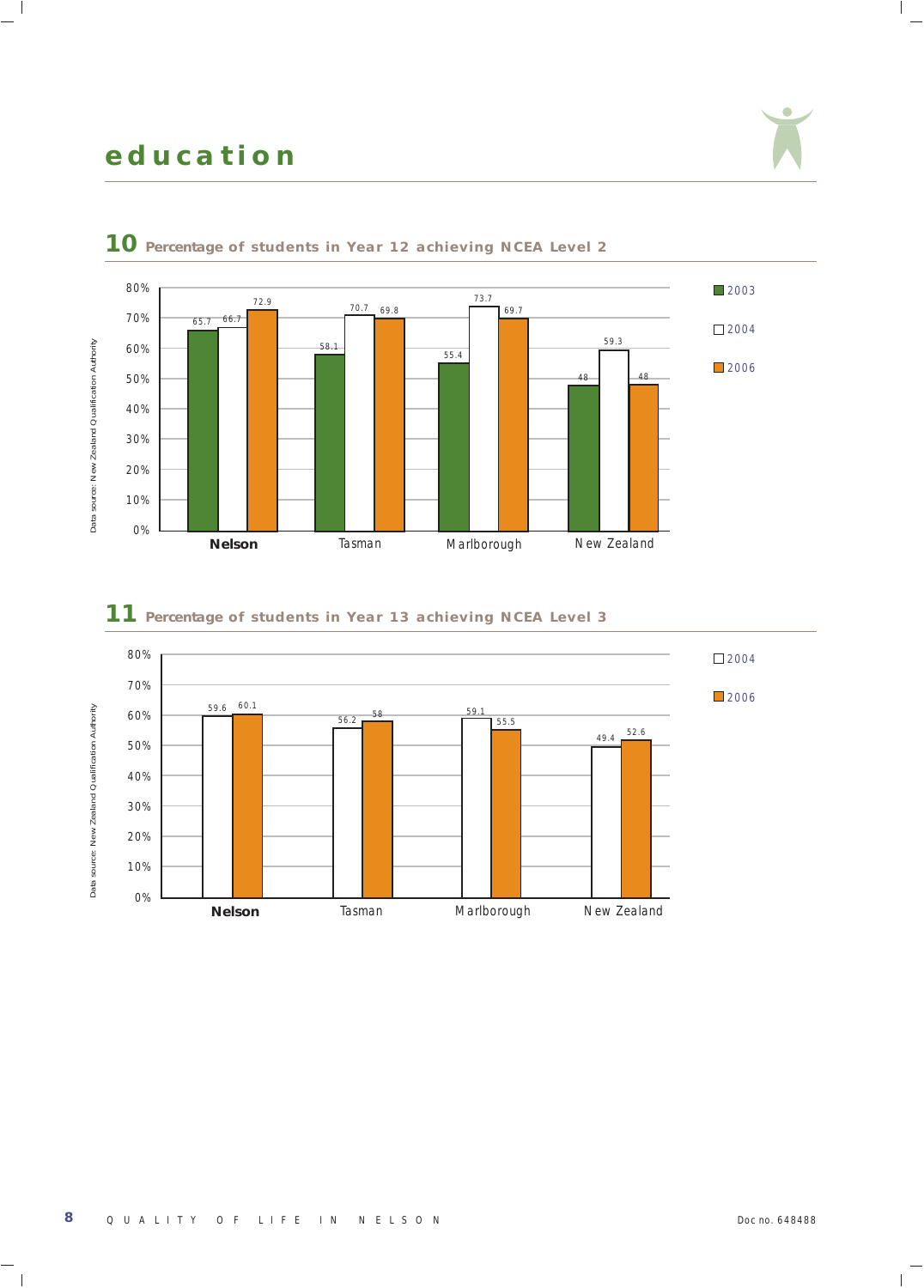### **employment/economy**

The Top of the South plus the West Coast has a very low registered unemployment rate of 2.7% (December 2007), down 0.4 percentage points from December 2006, and high levels of employment opportunities. In December 2007 there were only 39 registered unemployed persons in Nelson, 203 in Tasman and 29 in Marlborough. The number of people in work, described as fulltime equivalents (FTEs) has increased from 34,000 to almost 40,000, however incomes remain below the national average. A skills shortage exists across the Top of the South, particularly in technical areas.



The unemployment rate in New Zealand is amongst the lowest in the world, with the Top of the South among the lowest in New Zealand. The number of working-age clients receiving an unemployment-related benefit across the region has declined by 81% over the last five years. Even though overall registered unemployment is low, youth unemployment (16 to 24 year olds) is still relatively high. At the end of December 2007 22.6% of the persons registered as unemployed in New Zealand were between 18 and 24 years old, and the Nelson figure was 24%. The actual number of young people may be higher however, as some forms of youth unemployment is hidden. One the one hand the official figures do not say anything about unemployment among people below 18. In addition Nelson has a relatively high level of young people (18-24 year olds) who are Sickness Benefit recipients; 22.4% compared to the national 15.3.

Connections is a local program started under the Mayors Taskforce for Jobs initiative with the goal of ensuring that all school leavers under 20 years are engaged in appropriate education, training, work or other options which will lead to their long-term economic independence and wellbeing. As of 1 February 2008 Connections had a total of 2332 persons aged 15 to 20 in their database, the majority of whom Connections have assisted into further training or employment.



In residents surveys there has been a significant increase in the number of residents who agree with the statement 'There are a good variety of career opportunities in Nelson'. The number of people in work has increased by 18% over the last 5 years.

#### **12 Registered job seekers**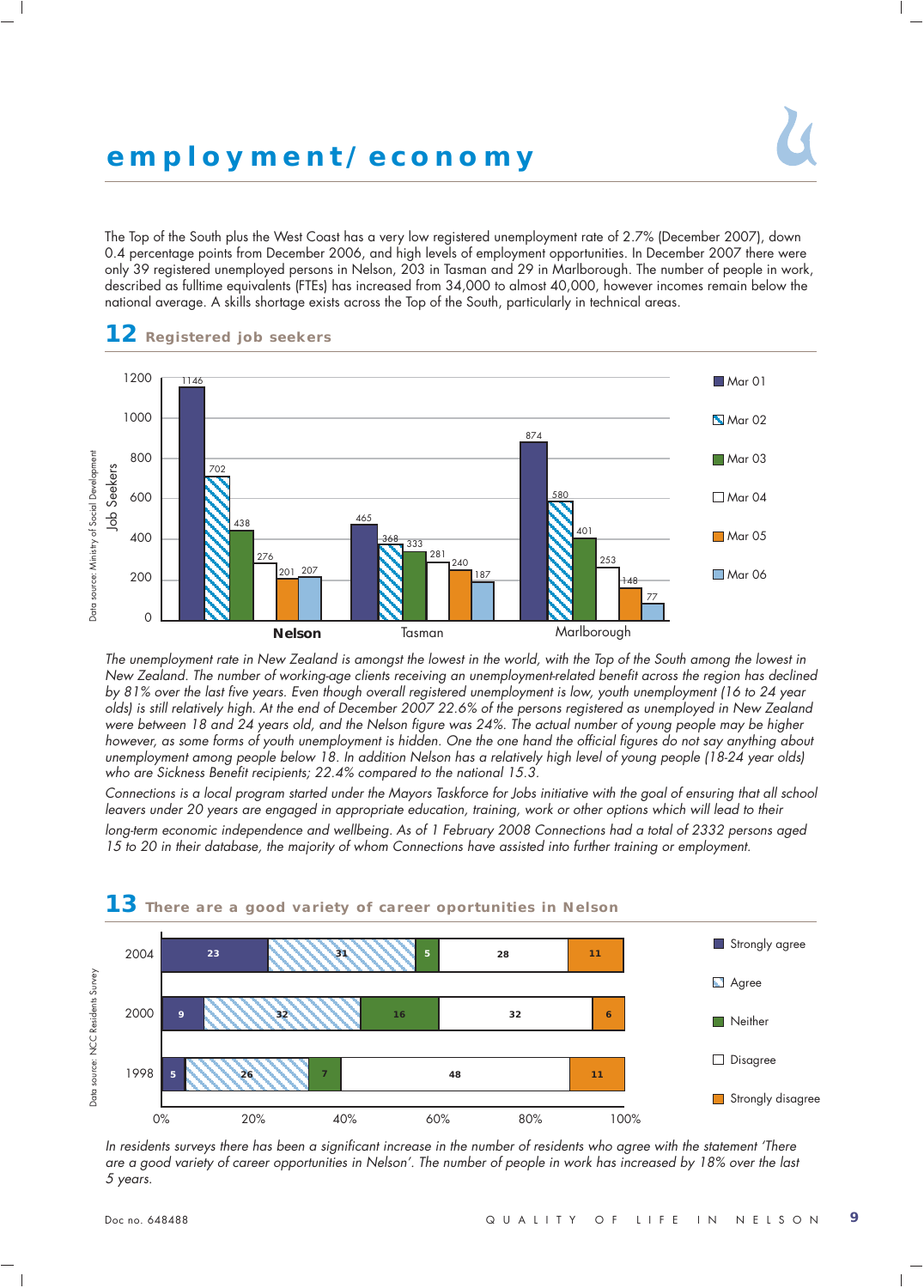

#### **14 Median household income <sup>2006</sup>**

Median incomes (wages, salaries, rents etc) across the Top of the South are below the national average, with Tasman having the lowest. There is <sup>a</sup> common belief that incomes in this region are relatively low because employees accept 'sunshine dollars'. The graph does not support that belief, however, revealing that the median income in Nelson is higher than in 8 other regions and lower than in 6 other regions. Median incomes in Wellington and Auckland are considerably higher than all other regions, (pulling up the national median) and if they were left out of the equation median income in Nelson would be above average.

For Maoris aged 15 years and over in Nelson the median income in 2006 was \$20,600 compared with a median of  $$ 20,900$  for all Maori in New Zealand.



After <sup>a</sup> decline in the number of new residential dwelling building consents in 2005 in Nelson and Tasman, levels have once again increased in Tasman but have remained fairly static in Nelson. Marlborough saw significant increase in mid 2005 but has remained fairly constant since.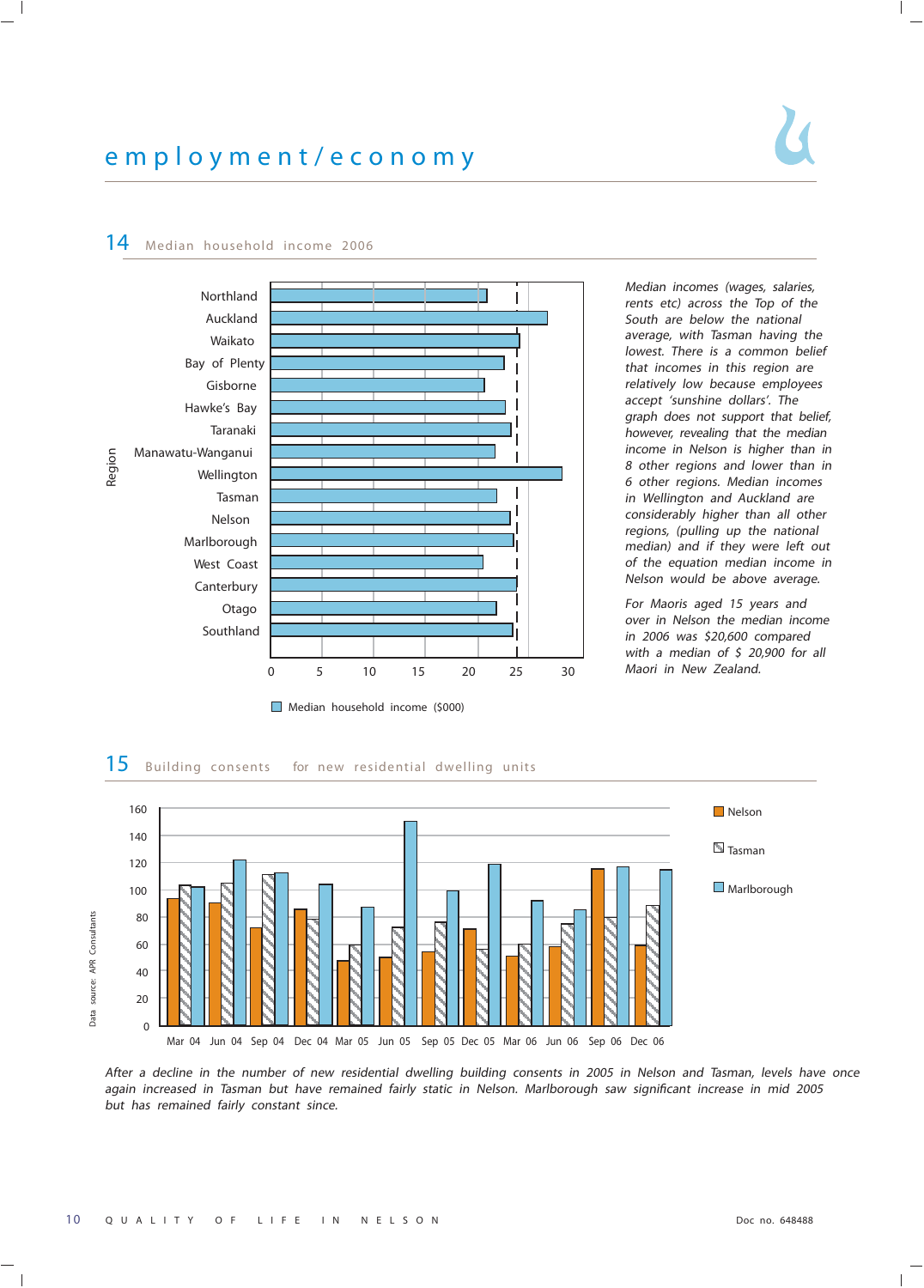### **employment/economy**



#### **16 New non-residential building consents**

**17 Total retail trade (\$M)**

Non-residential building relates to business investment and government spending. Numbers are fairly constant in Tasman and Nelson, but there have been significant increases in the number of consents issued in Marlborough.



#### The total retail spending for Nelson in 2006 was \$615million, behind Tasman at \$654 and Marlborough at \$708 million. Nationally the average change in retail spending from 2004 to 2006 stood at 10.8% (\$15,212 per capita spending).

Data source: APR Consultants Data source: APR Consultants

Data source: APR Consultants Data source: APR Consultants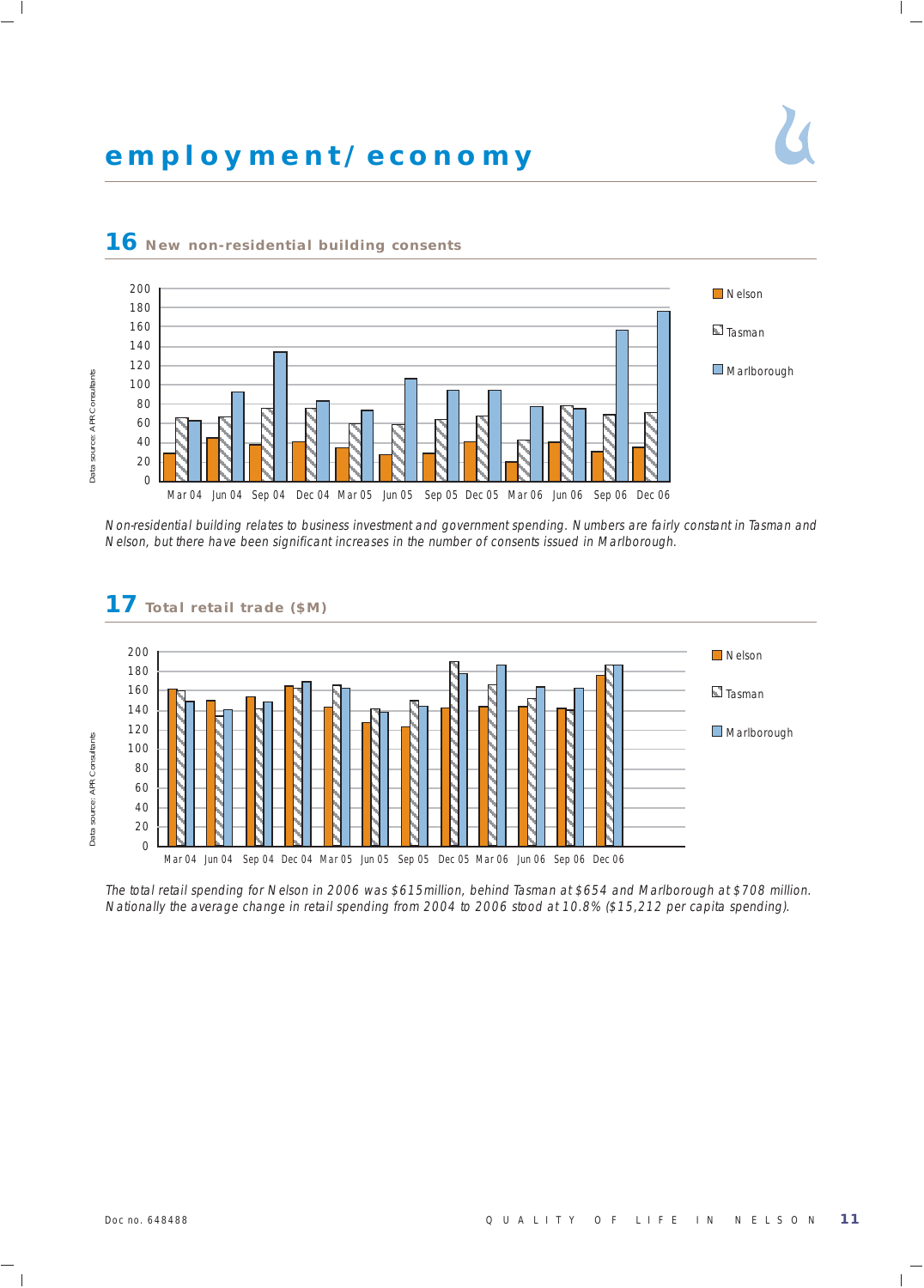### **employment/economy**



Employment growth in Nelson has been at high levels (3.3% per annum) over the 2004- 2006 period. Tasman and Marlborough are subject to seasonal labour shortages due to a lack of labour force for the fruit and viticulture industries.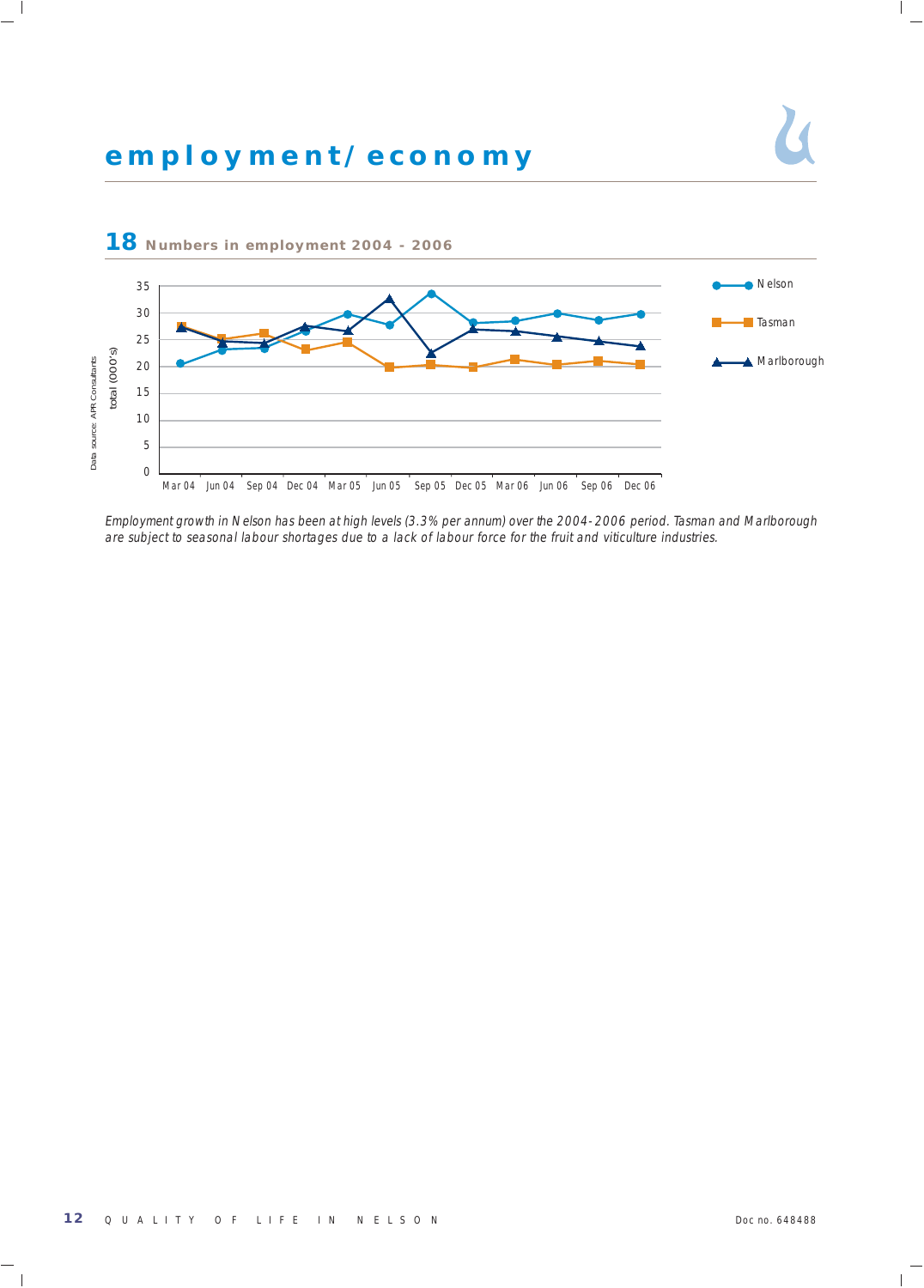There is increasing evidence to support the fact that good health and the prevention of illness are significantly impacted by the settings in which people live their lives. Diet, housing, education, employment, safe neighbourhoods, access to transport, clean air and water are some of the factors contributing to well-being and life expectancy.



Life expectancy is a key indicator of the general health of the population. Life expectancy at birth for males and females continues to increase, but males have a lower life expectancy than females. A Ministry of Health Study has shown a strong link between life expectancy and the levels of deprivation in which people live.

Maori continue to have lower life expectancy than non-Maori. The national figure in 2001 for Maori males was 68.99 years, and for Maori females 73.18 years. Regional figures are not readily available.



There is a significant decrease in the number of Nelson residents who are physically active and have been for longer than 12 months.

The World Health Organisation has identified the lack of physical activity as one of the main contributors to the global burden

months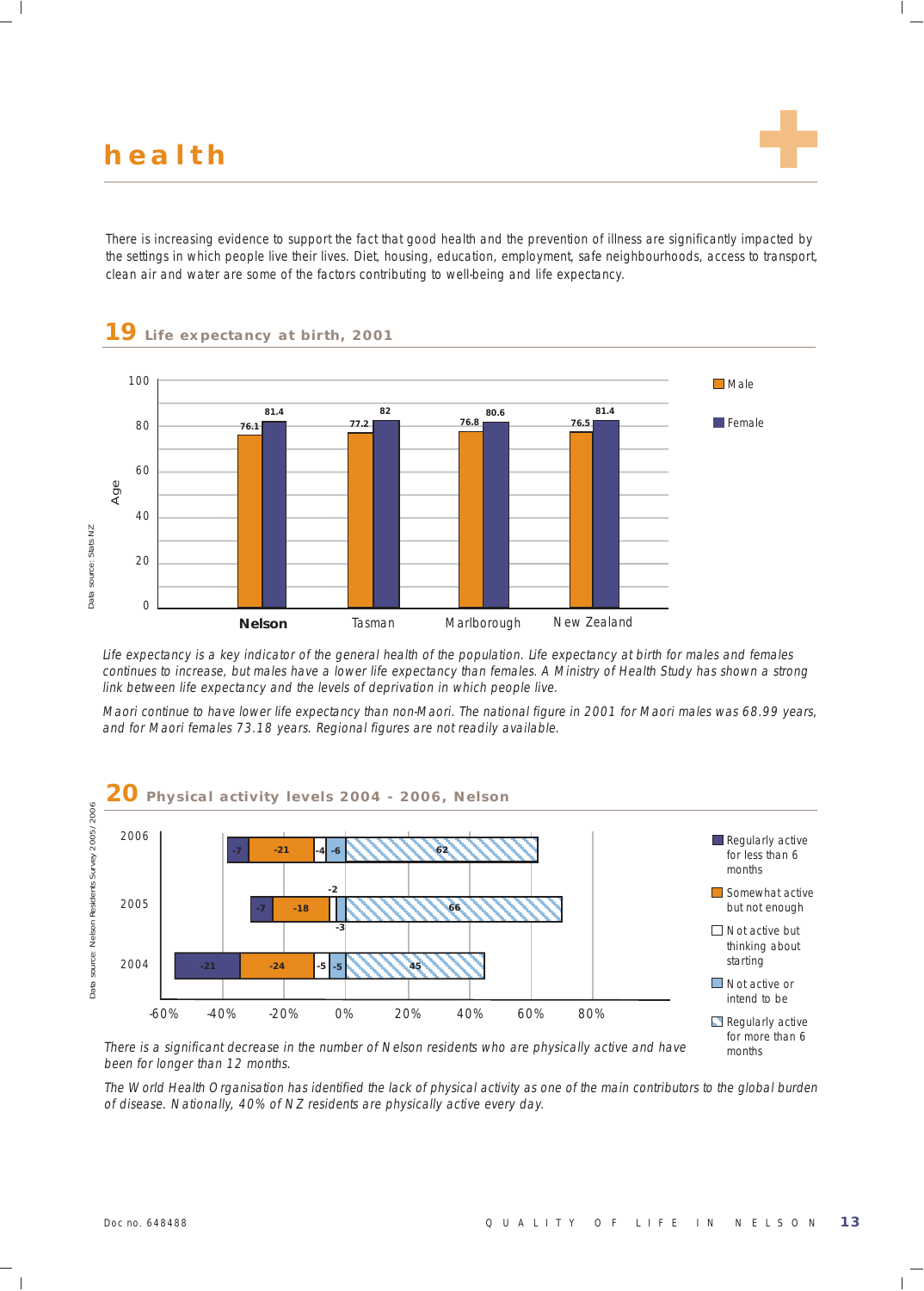**Males 25 - 34**

**21 Overweight and obesity rates**



### 70% 60% 50% 40% 30% 20% 10% 0% Overweight **Obese**

#### **Females 25 - 34**



Obesity is an increased risk factor for heart disease, diabetes, osteoarthritis and some forms of cancer. The major causes of obesity are changes in diet, such as over consumption of energy dense food and drinks and reduced levels of physical activity.

In 2002/03 it was estimated that 19% of the Nelson Marlborough population was obese and an additional 36% was overweight. National data suggests a continuing trend towards increasing obesity levels due to poor nutrition and sedentary lifestyles.

In 2007 it was estimated that about 2,800 adults in Nelson-Tasman have diabetes (approx 3-4%), and this is increasing due to adverse nutrition and physical activity trends and a growing and aging population. Maori and Pacific peoples experience significantly higher prevalence rates. Nationally, 10 % of children aged 5-14 were obese in 2002.

#### 1977 1989 1997 2003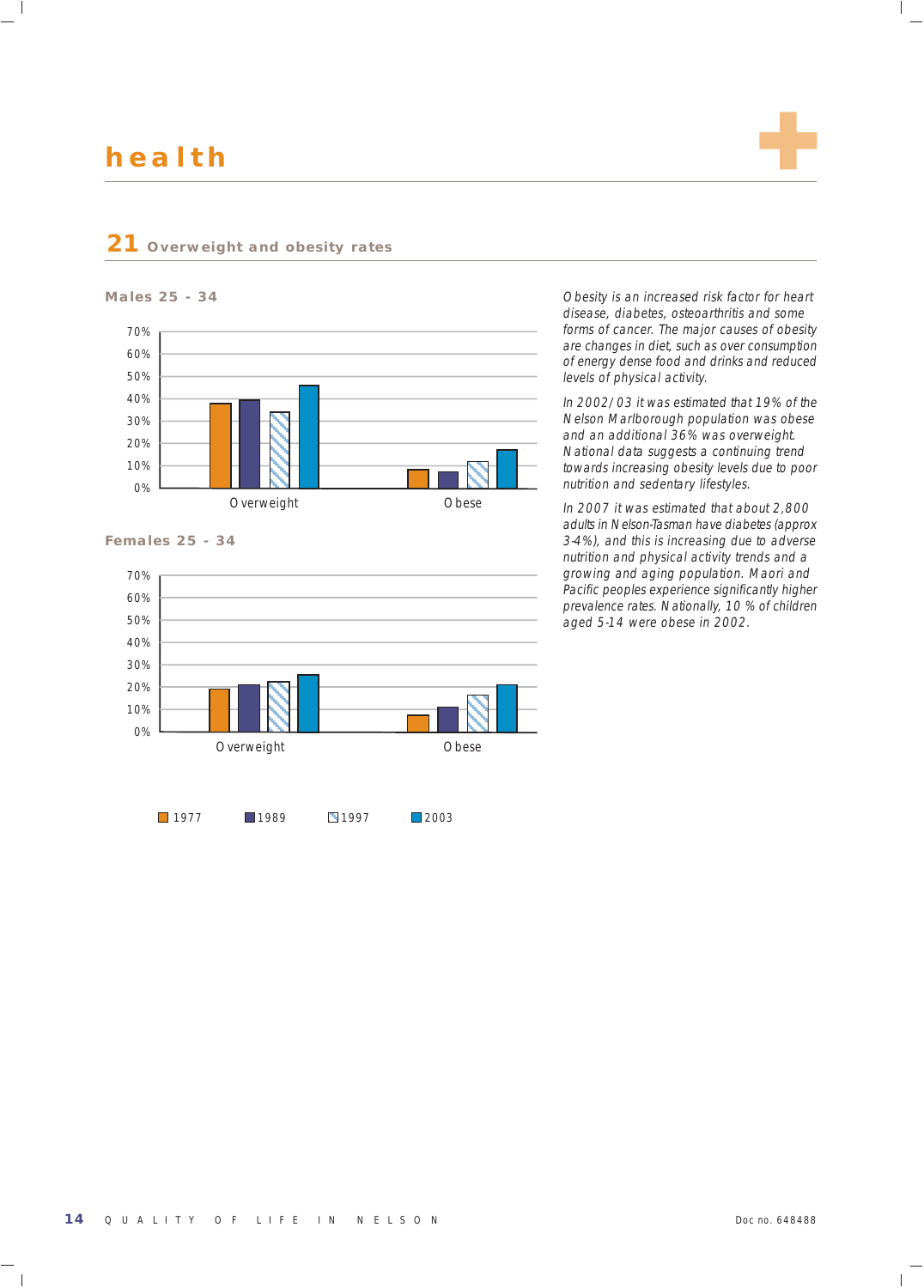### Persons | Male | Female **No % No % No %** Cancer, malignant disease (C00-C96) 8,145 28.4 4,246 29.9 3,899 27.0 Colo-rectal cancer (C18-C21) 1,173 4.1 570 4.0 603 4.2 Trachea, bronchus and lung cancer (C33-C34)  $1,555$   $5.4$   $929$   $6.5$   $626$   $4.3$ Breast cancer (C50) 646 2.3 4 0.0 642 4.4 Prostate cancer (C61) 583 2.0 583 4.1 Diseases of the heart (except congenital)  $7,838$  27.4  $4,012$  28.3  $3,826$  26.5 (I05-I09, I11, I13, I20-I25, I30-I52) Ischaemic heart disease (I20-I25) 6,313 22.0 3,366 23.7 2,947 20.4 Other forms of heart disease 1,525 5.3 646 4.5 879 6.1 (I05-I09, I11, I13, I30-I52) Cerebrovascular disease (I60-I69) 2,806 9.8 1,050 7.4 1,756 12.2 Chronic lower respiratory diseases (J40-J47) 1,854 6.5 944 6.6 910 6.3 Transport accidents (V01-V99) 520 1.8 366 2.6 154 1.1 Other unintentional injuries 690 2.1 319 2.2 271 1.9 (excluding transport accidents) (W00-X59) Intentional self harm (X60-X84) 488 1.7 379 2.7 109 0.8 Pneumonia and influenza (J10-J18) 465 1.6 165 1.2 300 2.1 Sudden Infant Death Syndrome (R95) 42 0.1 23 0.2 19 0.1 Perinatal conditions (POO-P96) 150 0.5 76 0.5 74 0.5 Diabetes mellitus (E10-E14) 843 2.9 438 3.1 405 2.8 Diseases of arteries, arterioles and capillaries (170-179) 508 1.8 277 2.0 231 1.6 Central nervous system disorders (G00-G46)  $\begin{array}{|l}\n 891 \quad 3.1 \quad | \quad 369 \quad 2.6 \quad | \quad 522 \quad 3.6\n \end{array}$ All other causes 3,496 12.2 1,537 10.8 1,959 13.6  **TOTAL 28,636 100.0 14,201 100.0 14,435 100.0**

#### **22 Major causes of death by sex, numbers and percentages 2004**

National data has been used as local data is unavailable at this stage.

Cancer is the leading cause of death in New Zealand, followed by heart disease and cerebrovascular disease.

Transport accidents remain high; with male deaths more than double that of females.

Suicide figures are also high with males more than three times the rate of females.

Nationally there has been a slight increase in the numbers of people dying from diabetes, reflecting the increasing numbers of the population with the disease.

Data Source: New Zealand Health Information Servces provisional mortality data for 2001

Data Source: New Zealand Health Information Servces provisional mortality data for

200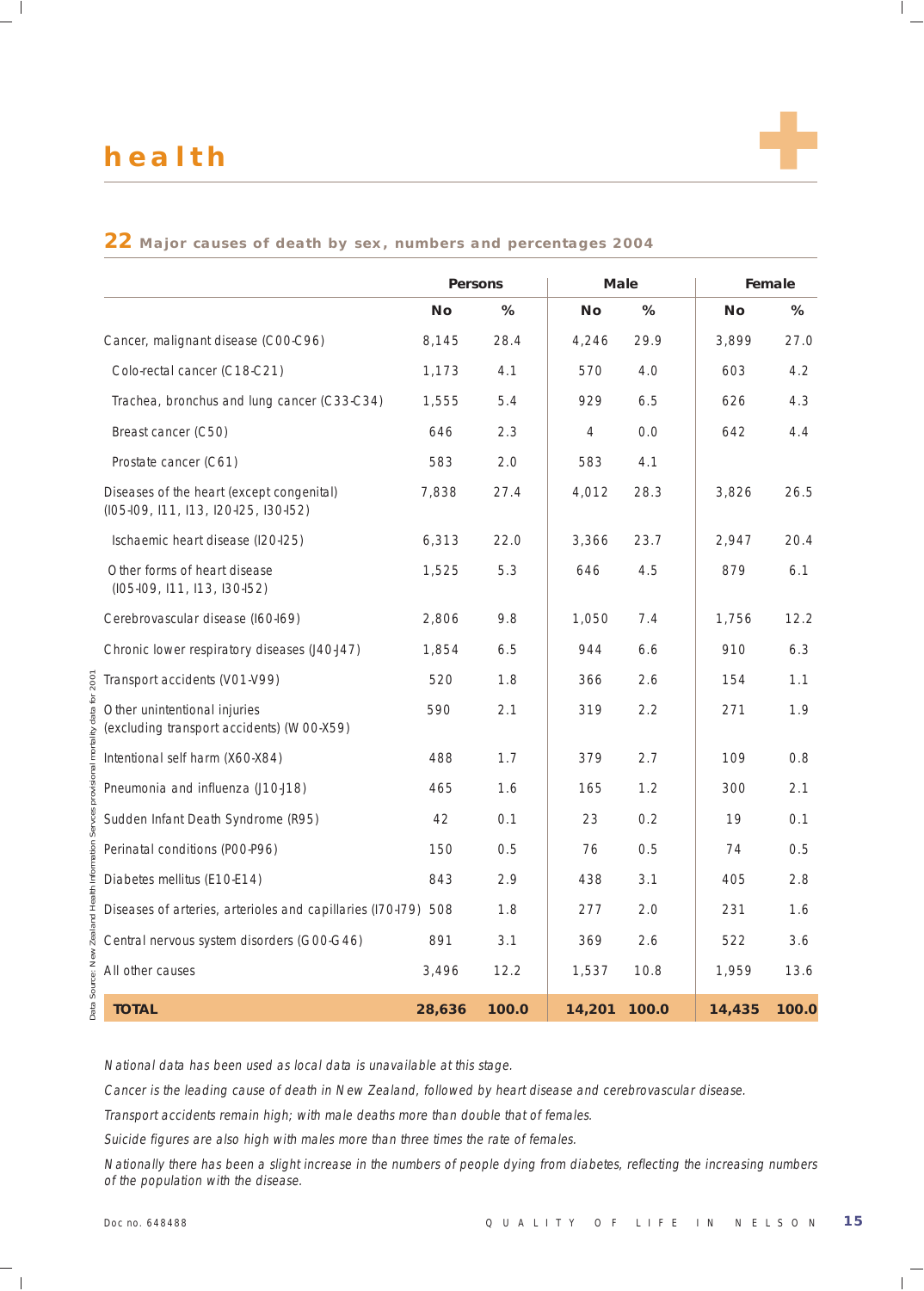### **23 Major recreational activities participated in by adults**

|                                | <b>Nelson</b> | <b>Nelson</b>  | NZ.            |
|--------------------------------|---------------|----------------|----------------|
| <b>Sports &amp; Recreation</b> | Last 4 weeks  | Last 12 months | Last 12 months |
| <b>Tennis</b>                  | 3%            | 9%             | 12%            |
| Touch football                 | 3%            | 8%             | 10%            |
| Golf                           | 9%            | 16%            | 18%            |
| Recreational cycling           | 12%           | 18%            | 15%            |
| Exercise classes               | 9%            | 15%            | 19%            |
| Exercising at home             | 20%           | 26%            | 31%            |
| Fishing                        | 15%           | 29%            | 25%            |
| Gardening                      | 60%           | 67%            | 60%            |
| Swimming                       | 15%           | 37%            | 36%            |
| Tramping                       | 7%            | 19%            | 12%            |
| Any walking                    | 67%           | 73%            | 72%            |
| Other physical activities      | 11%           | 17%            | 15%            |

Physical activity is not restricted to organized sport but encompasses a range of activities. Physical inactivity has been labelled second only to smoking as a modifiable risk factor for poor health.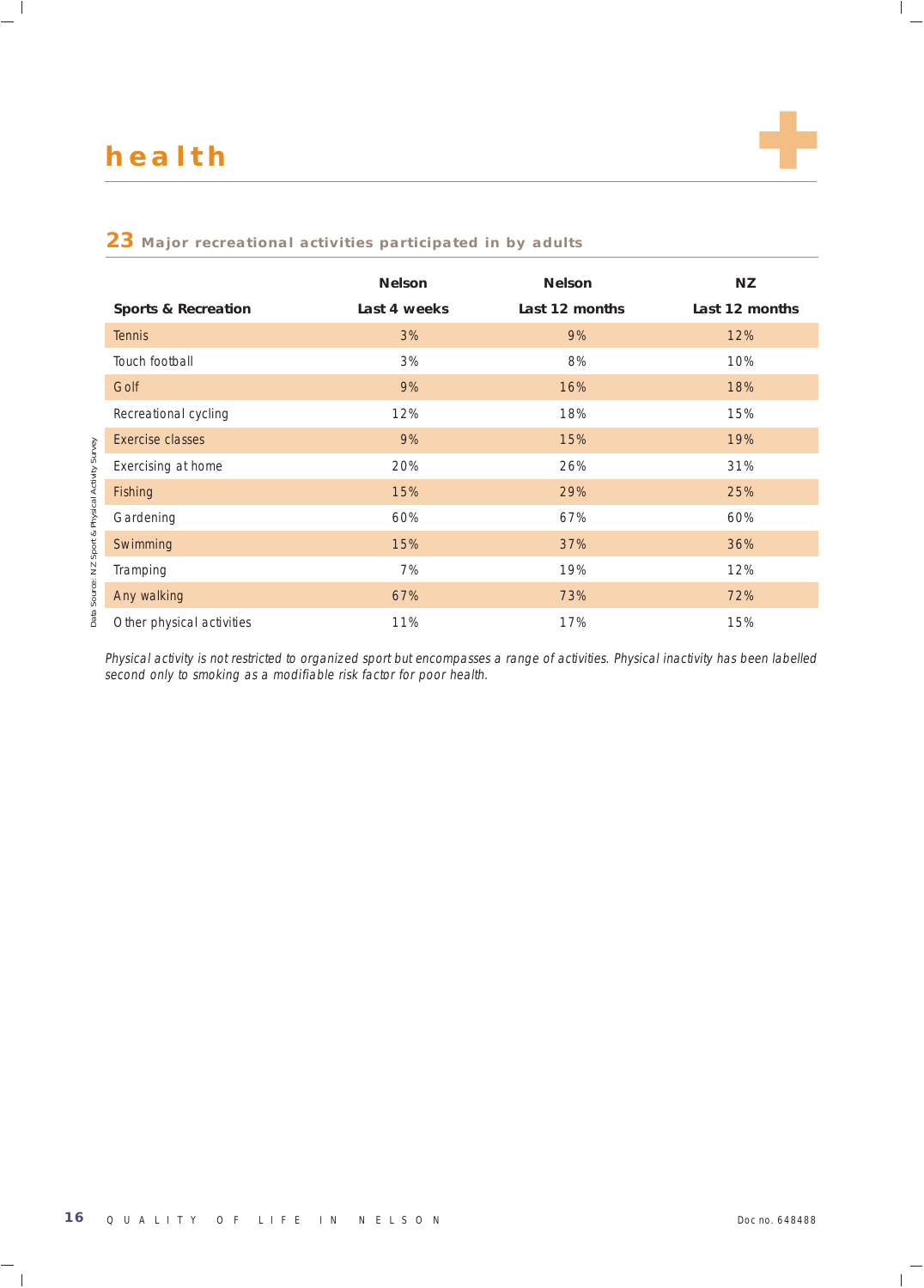# **housing**

Home affordability is decreasing across the Top of the South, leading to increased problems with residents finding appropriate housing to rent or buy.



Home affordability is an index comprising average house cost, household income and interest rates. As the graph shows home affordability has gradually decreased throughout New Zealand and statistics from Massey University (not shown here) reveals that the decrease has continued since 1999. Home affordability in Nelson is lower than the national average, and in February 2008 Central Otago Lakes had the least affordable homes in the country (55.38), followed by Auckland (38.73) and Nelson (37.02).



### **25 Median weekly rentals**

(Based on median over 6 months for 3BR houses)

There has been a steady rise in median weekly rentals across the Top of the South. For those earning the lowest wages in the region, this requires a significant part of their income. It is also a factor in the recruitment and retention of the workforce.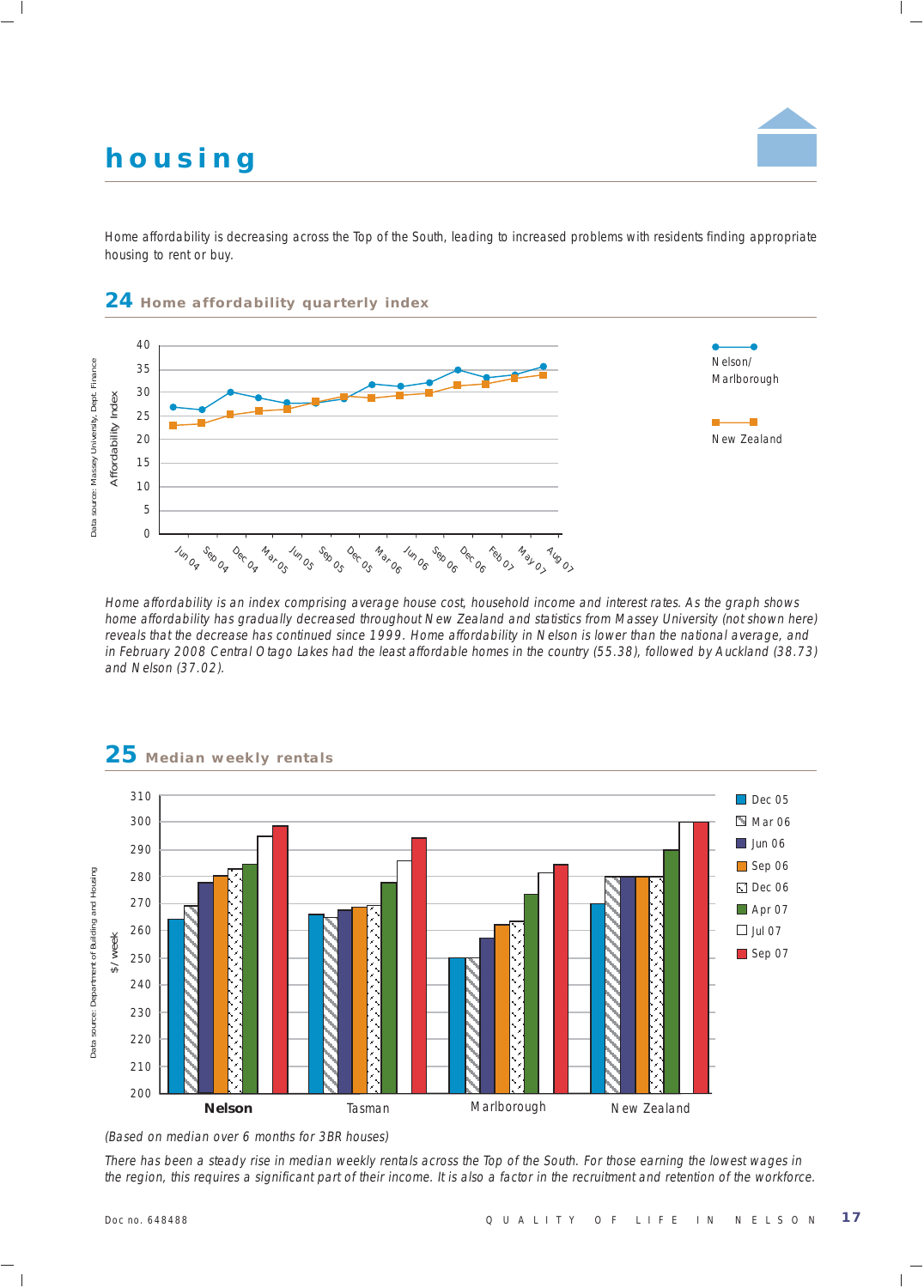# **housing**



#### **Median sale price 2001 - 2006**

There continues to be a steady increase in house price in Nelson and Marlborough, although the increase has not been as great as in 2003. Prices in Tasman have remained fairly static for the last 3 years.



#### **Nelson/Tasman Housing NZ waiting lists**

- (A priority) Applicants have a severe and persistent housing need
- •(B priority) Applicants have a significant and persistent housing need
- (C priority) Applicants have a moderate housing need
- (D priority) Applicants have a lower level housing need

There has been a gradual increase in the numbers of people waiting for HNZC houses, with the largest numbers being in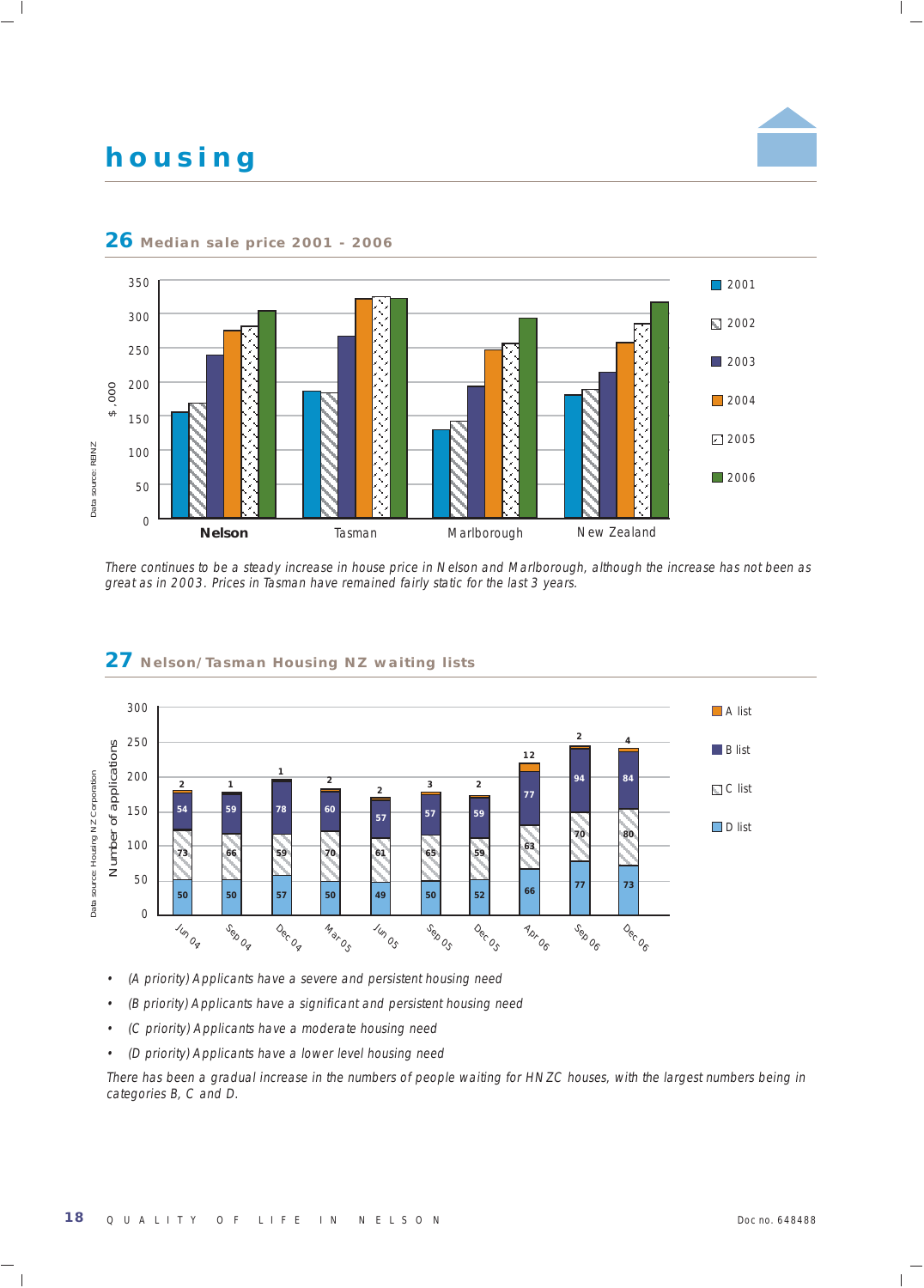# **housing**

#### **28 Rented dwellings: government owned vs. private rental properties vs. local government 2006**

| Sector of Landlord                | <b>Nelson</b> | Tasman | Marlborough |
|-----------------------------------|---------------|--------|-------------|
| Private Person, Trust or Business | 3,720         | 2,751  | 2,706       |
| Local Authority or City Council   | 142           | 87     | 147         |
| Housing New Zealand               | 468           | 132    | 330         |
| Other Government Owned            | 45            | 48     | 165         |
| Not Elsewhere included            | 210           | 123    | 159         |
| Total                             | 4,566         | 3,141  | 3,507       |

The private sector continues to supply the highest number of dwellings for rental across the Top of the South. Nelson now has some 'Third Sector Housing' - housing owned by the community, and rented through the Nelson Tasman Housing Trust. Marlborough has a high level of demand for rental accommodation and has an issue of overcrowding.

#### **29 Waiting list for Council-owned accommodation**





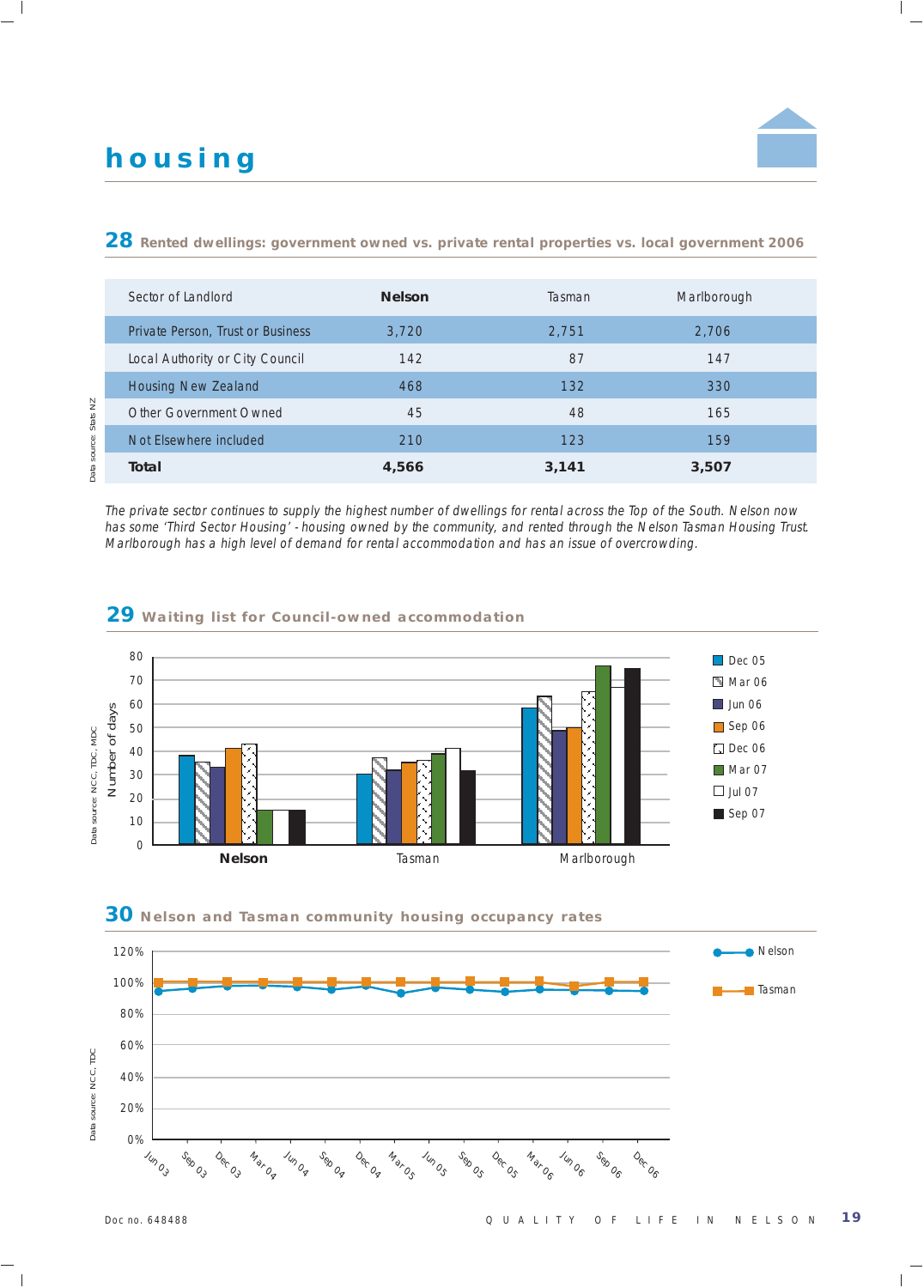# **natural built environment**



Nelson has a record of poor air quality, particularly in areas of high deprivation. Poor air quality has a direct impact on the health of the population, including hospitalisations, days off work and premature deaths. It is encouraging that the measurements for 2007 are far better than previous years and it is reasonable to assume that this improvement is due to the 'Clean Heat, Warm Homes' program that the Nelson City Council introduced in 2004. It is, however, too early to know if this trend will continue, and to measure the health benefits of the improvements.

Drinking water quality in Nelson has improved since the opening of the new water treatment plant in 2004, while changes to Drinking Water standards will lead to changes in rural areas.

| Number of exceedances of air quality standards |          |                          |      |      |                          |              |             |
|------------------------------------------------|----------|--------------------------|------|------|--------------------------|--------------|-------------|
|                                                | 2001     | 2002                     | 2003 | 2004 | 2005                     | 2006         | 2007        |
| <b>Nelson</b>                                  | 81       | 61                       | 68   | 65   | 51                       | $51/24*(75)$ | $26/9*(35)$ |
| Tasman                                         | N/A      | N/A                      | 40   | 38   | 34                       | 37           | 21          |
| Marlborough                                    | $\Omega$ | $\boldsymbol{\varDelta}$ |      | 13   | $\boldsymbol{\varDelta}$ |              | 6           |

\* NCC measurements at 2 sites from 2006

Air quality readings run continuously and are compiled to show the average air quality over a 24 hour period. The figure in the table refers to the number of readings that exceeded the NZ National Environmental Standard of 50µg/cubic metre. 80% of these particles come from burning wood or coal in domestic open fires or enclosed burners. From 1 January 2008 onwards the use of open fireplaces has been banned in urban Nelson, including the Glen. Older enclosed burners (wood burners etc) have to be progressively phased out in some parts of the city as well.

#### **32 Drinking water quality**

|               | 2003  | 2004  | 2005        | 2006           |  |
|---------------|-------|-------|-------------|----------------|--|
| <b>Nelson</b> | Ed    | Ed    | Ab          | Ab             |  |
| Marlborough   | Dc-De | Dc-De | $Dc$ - $De$ | <b>Various</b> |  |

Assessing the drinking water quality takes into account both source/treatment factors (indicated by a capital letter e.g. A) and the distribution network (indicated by a lower case letter e.g. a). A1 and a1 denotes the best quality whereas E and e is the worst. After the opening of the new water treatment plant in Nelson, the drinking water quality has consistently rated Ab (Completely satisfactory, extremely low level of risk at the source and satisfactory, very low level of risk relating to the distribution network). Unlike Nelson, Marlborough and Tasman have multiple water sources with various ratings. Up until recently, drinking water standards were voluntary although all Councils strive to meet them. Changes to the Drinking Water Amendment Bill (2007) will make compliance with Drinking Water standards compulsory. Richmond has a reticulated water scheme, but the water is sourced form a confined aquifer and as such not comparable to Nelson.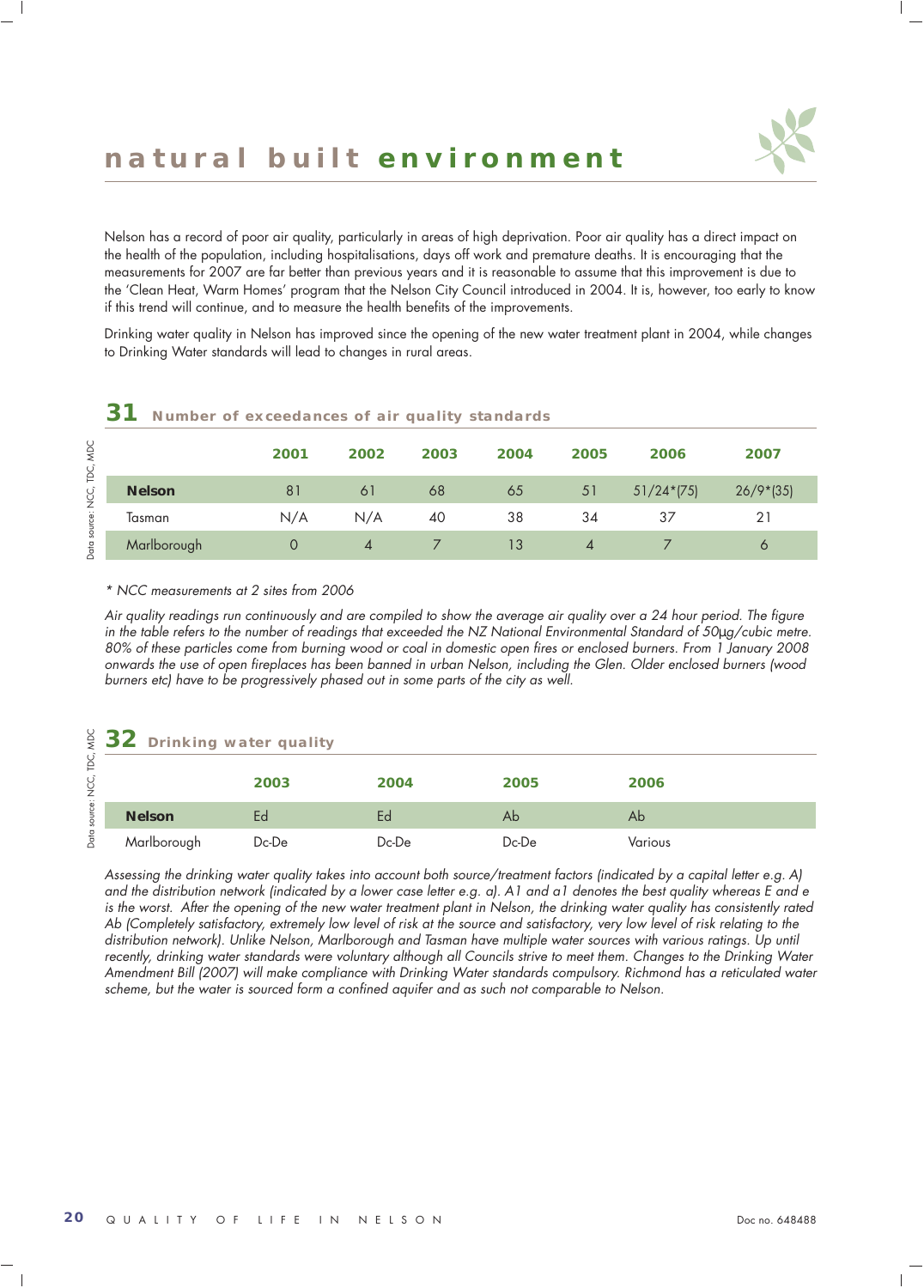#### **33 2005 Waste management and recycling position**

| <b>Categories</b>                                      | <b>Nelson</b> | <b>Marlborough</b> | <b>Tasman</b> |
|--------------------------------------------------------|---------------|--------------------|---------------|
| Kerbside collections for recyclables<br>1 <sub>1</sub> | yes           | no                 | yes           |
| 2.<br>Emission intensive collection                    | yes           | yes                | yes           |
| Garden waste collection<br>$\mathcal{B}_{\cdot}$       | no            | no                 | no            |
| Kitchen waste collection<br>4.                         | no            | no                 | no            |
| 5.<br>Diversion of biosolids                           | yes           | yes                | no            |
| Use of construction and demolition waste<br>6.         | no            | programmed '05     | limited       |
| 7. Polluter pays policy                                | yes           | yes                | yes           |
| Hazardous waste<br>8.                                  | yes           | yes                | limited       |
| Leachate collection<br>9.                              | yes           | yes                | yes           |
| 10. Gas recovery                                       | yes           | programmed '04     | no            |

#### **34 2007 Waste management and recycling position**

| <b>Categories</b>                                   | <b>Nelson</b> | <b>Marlborough</b> | <b>Tasman</b> |
|-----------------------------------------------------|---------------|--------------------|---------------|
| Kerbside collections for recyclables<br>$1_{\cdot}$ | yes           | programmed '08     | yes           |
| Emission intensive collection<br>2.                 | yes           | yes                | yes           |
| Garden waste collection<br>3.                       | no            | no                 | no            |
| Kitchen waste collection<br>$\overline{4}$ .        | no            | no                 | no            |
| Diversion of biosolids<br>5.                        | yes           | yes                | no            |
| Use of construction and demolition waste<br>6.      | limited       | programmed '05     | limited       |
| Polluter pays policy<br>7.                          | yes           | yes                | yes           |
| Hazardous waste<br>8.                               | yes           | yes                | limited       |
| Leachate collection<br>9.                           | yes           | yes                | yes           |
| 10. Gas recovery                                    | yes (50%)     | programmed '04     | no            |

To reduce waste to landfill, Nelson and Tasman have kerbside recycling schemes. Marlborough has this programmed for 2008. In Nelson, two thirds of residents put their recycling out every week and almost 9 out of 10 put it out at least every two weeks. Nelson also reclaims 50% of the gas at York Valley landfill.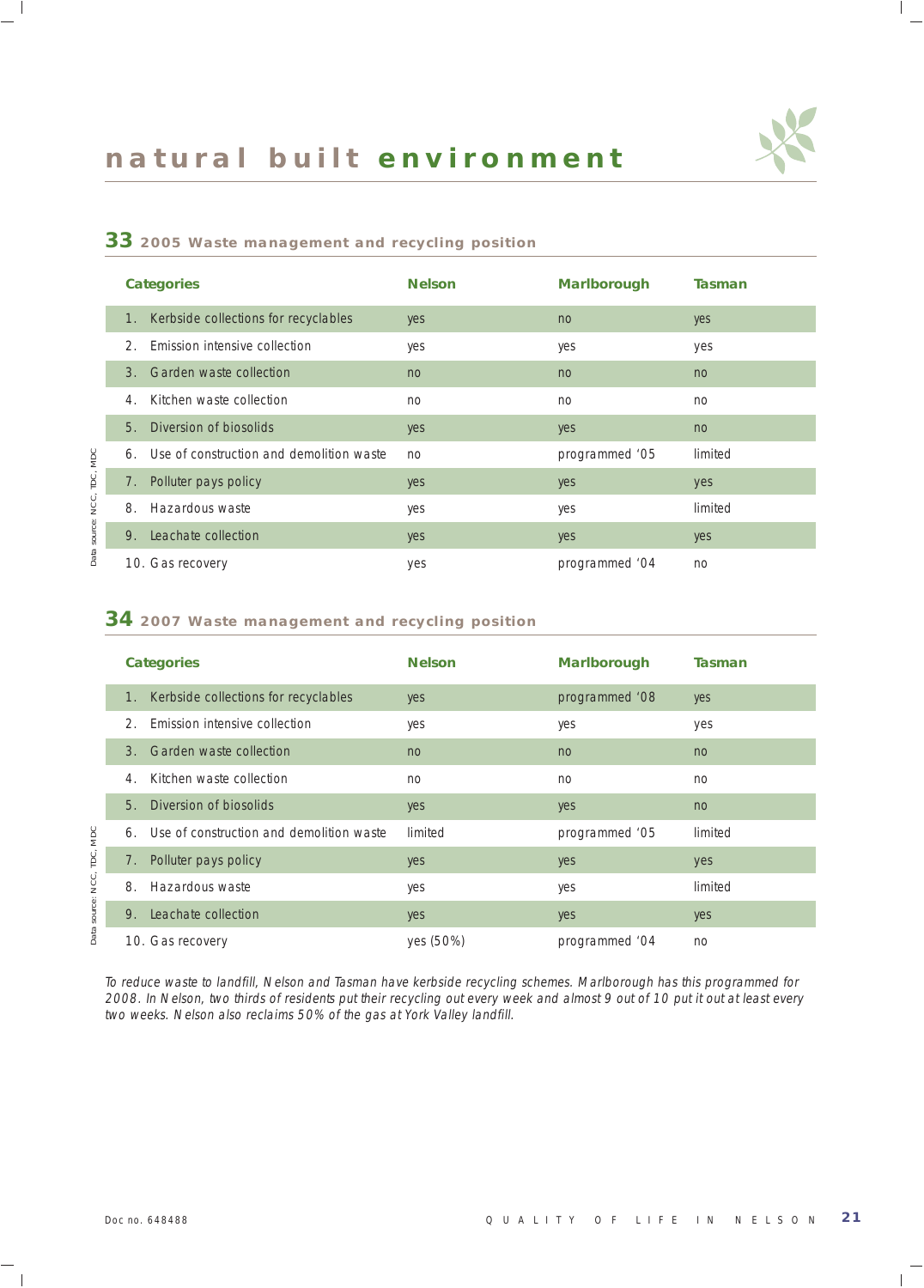| <b>Site Name</b>    | <b>Microbiological Sanitary</b><br>Classification | Grade    | Primary<br>Impact               | <b>Recreation</b><br>Grade | <b>Changes since</b><br>2004-2005                                                                          |
|---------------------|---------------------------------------------------|----------|---------------------------------|----------------------------|------------------------------------------------------------------------------------------------------------|
| Atawhai             | $\mathsf{C}$                                      | Moderate | Urban storm water               | Fair                       | Dropped from a good<br>to a fair. There have<br>been occasional<br>unexplained<br>exceedances at this site |
| Cable Bay           | Β                                                 | Very Low | No significant source indicated | Very good                  | Same as previous<br>assessments                                                                            |
| Collingwood         | D (interim)                                       | Moderate | Urban storm water               | Poor                       | No previous assessment                                                                                     |
| <b>Girlies Hole</b> | C (interim)                                       | Moderate | Urban storm water               | Fair                       | Same as previous<br>assessment                                                                             |
| Maitai Camp C       |                                                   | Low      | Run-off from feral animals      | Fair                       | Same as previous<br>assessment                                                                             |
| Monaco              | Β                                                 | Moderate | Urban storm water               | Good                       | Same as previous<br>assessment                                                                             |
| Smiths Ford         | A                                                 | Very Low | Feral animals                   | Very good                  | Same as previous<br>assessment                                                                             |
| Sunday Hole         | D                                                 | Low      |                                 | Poor<br>(follow up) ****   | Same as previous<br>assessment                                                                             |
| Tahunanui           | Β                                                 | Moderate | Urban storm water               | Good                       | Same as previous<br>assessment                                                                             |

### **35 Recreational water quality 2005 - 2007**

Data source: NCC Data source: NCC

> All three Councils monitor water quality at a range of popular fresh and salt water recreation sites across their regions to produce a Suitability for Recreation Grade (SFRG). This grade takes into consideration factors such as agricultural use in the catchments, annual rainfall figures, water uses (marina, boat moorings etc.) and human activity. It couples this information with the water quality data of that particular area from the past five years, which identifies the level of Enterococci (marine) or Escherichia coli bacteria (freshwater) in the water. For the purpose of this table "Sanitary grade" indicates the risks of (increased) pollution in the catchment areas. A 'low' grade means that the risk of pollution is low, but it does not say anything about the actual level of pollution. Microbiological classification is the measured results of samples taken at specific sites. A is best (low level of pollution) - D is worst. Marlborough and Tasman publish weekly updated results on their websites.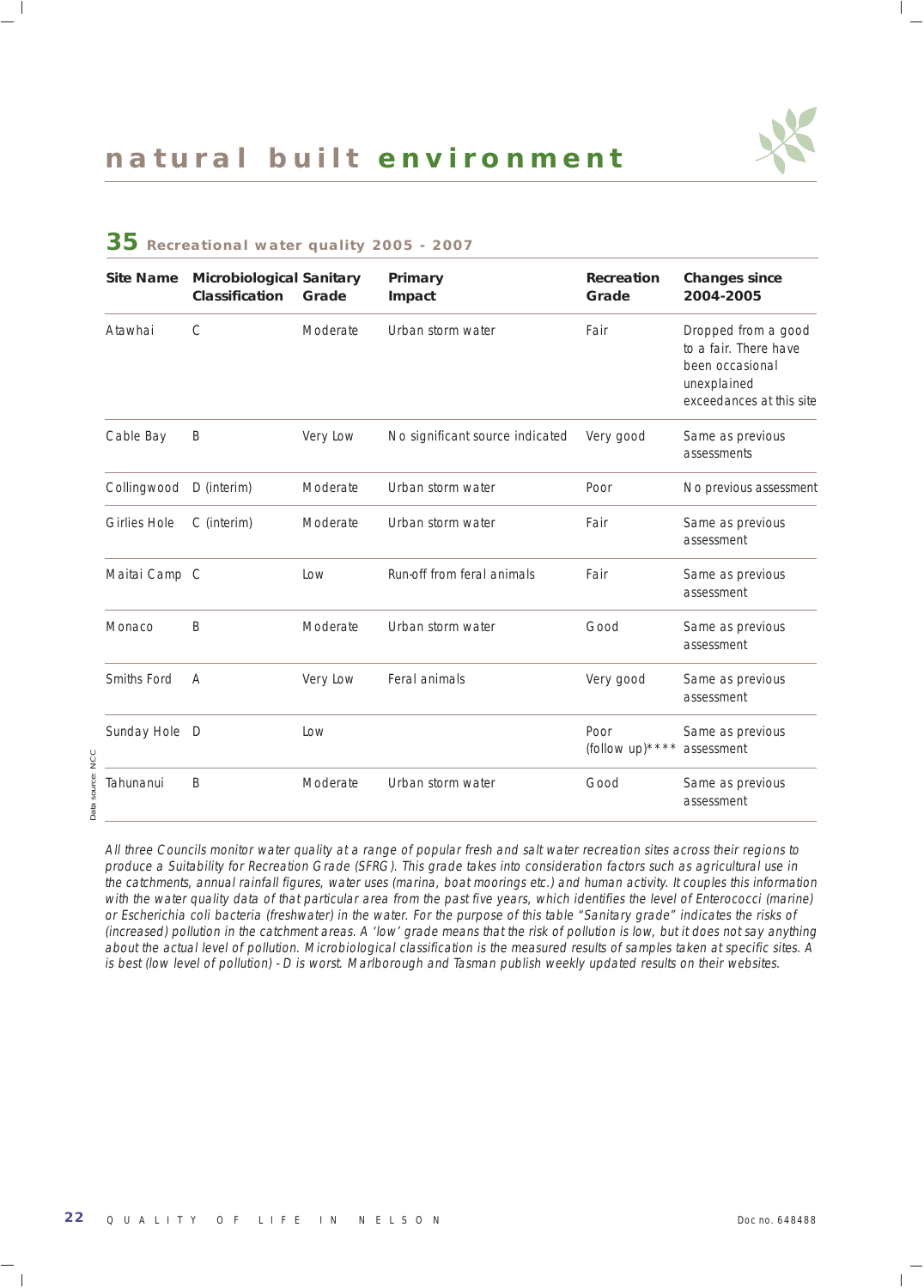Nelson is a relatively safe place to live although six out of ten Nelson residents feel that Nelson inner city is less safe than it was three years ago. Problems with youth, violent crime and drugs and alcohol are the main contributors to this perception. One in five residents felt that their neighbourhood is unsafe for children to play unsupervised with traffic and stranger danger being the main reasons. The problem areas highlighted by Nelson residents relate to dangerous driving and traffic safety.







#### **37 Violence offences (includes family violence)**

Nelson Bays police area covers Nelson and Tasman.

Reported violence offences have increased significantly across the Top of the South from 2006 to 2007. In Nelson City the number of reported violence offences almost doubled during this period. It is difficult to know the exact causes of this increase,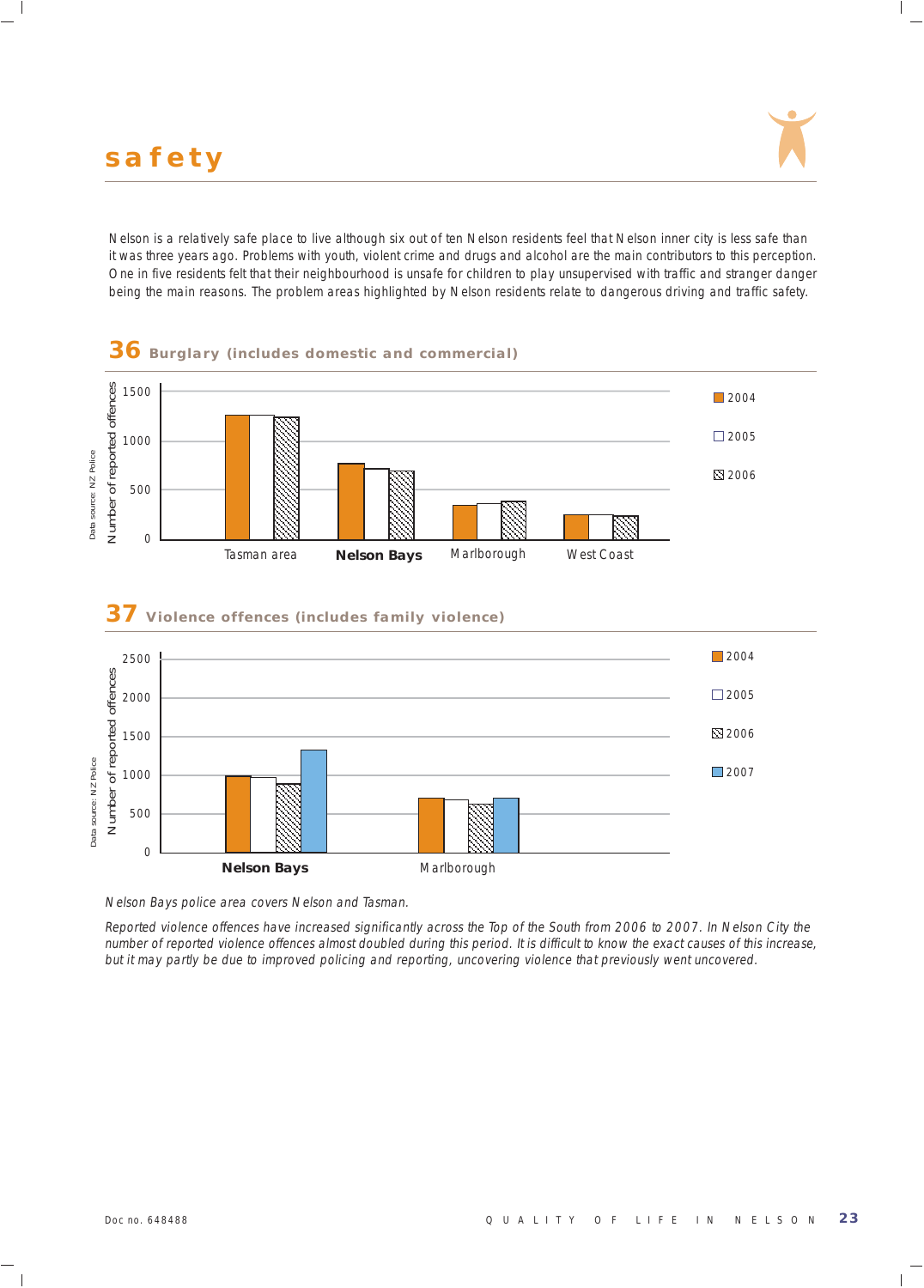



#### **38 Recorded crime rate per 10,000 of the population**

### **39 Percentage of all crimes resolved**



Tasman Area consistently records the highest levels of crime resolution in New Zealand.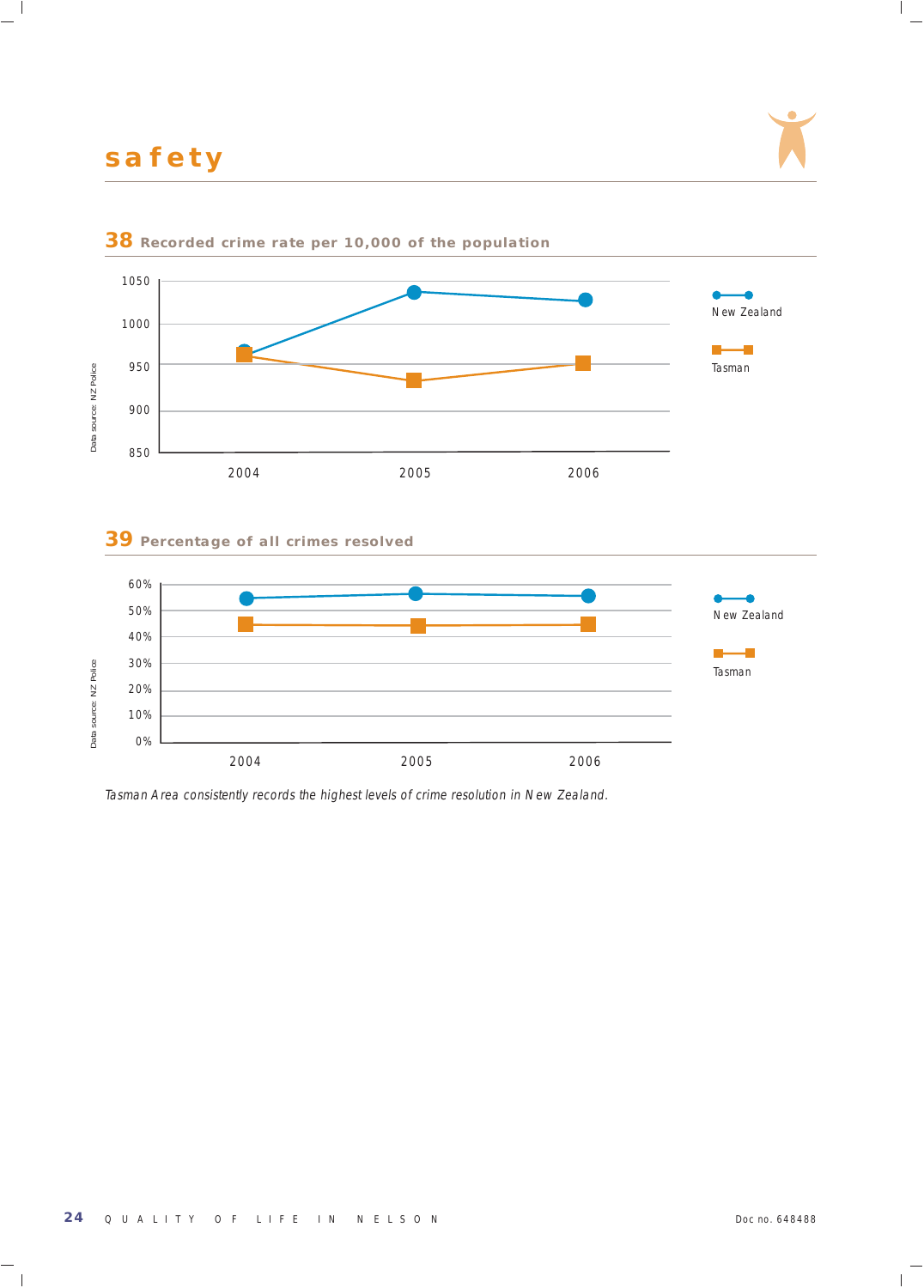

|         |                                                 | <b>Nelson</b>                                   | <b>Blenheim</b>                                 |                                                 |
|---------|-------------------------------------------------|-------------------------------------------------|-------------------------------------------------|-------------------------------------------------|
|         | Care and Protection<br><b>FAR Notifications</b> | Total Care and Protection<br><b>FAR Intakes</b> | Care and Protection<br><b>FAR Notifications</b> | Total Care and Protection<br><b>FAR Intakes</b> |
| 2006/07 | 1.069                                           | 1,123                                           | 337                                             | 392                                             |
| 2005/06 | 1.050                                           | 1,098                                           | 309                                             | 338                                             |
| 2004/05 | 805                                             | 856                                             | 417                                             | 449                                             |
| 2003/04 | 851                                             | 908                                             | 354                                             | 396                                             |

#### **40 Notifications to CYF requiring further action (FAR = Further Action Required)**

Blenheim statistics are for the Marlborough district - south to Kaikoura and west to Rai Valley. Nelson statistics covers the rest of the top of the South Island - west of Rai Valley, Nelson City, Stoke, Richmond, Motueka and Golden Bay.



#### The major safety issues for road users in Nelson are vulnerable road users (pedestrians and cyclists), rear-end/obstruction, loss of control at bends and crossing and turning.

In Nelson City, pedestrians featured in 11% and cyclists featured in 19% of total injuries between 2002 and 2006. Although cyclist injuries do not feature highly in the total road injury picture in Nelson City representing 19% of all injuries, they make up 13% of all fatalities. There were 128 cyclist injury crashes between 2002 and 2006. This figure is considerably higher when compared to similar authorities and all New Zealand. Most (62%) cycle crashes occur on urban roads at intersections with 61% during daylight hours.

There were 128 cyclist injury crashes between 2002 and 2006. This figure is considerably higher when compared to similar authorities and all New Zealand.

Most (62 percent) cycle crashes occur on urban roads at intersections with 61 percent during daylight hours.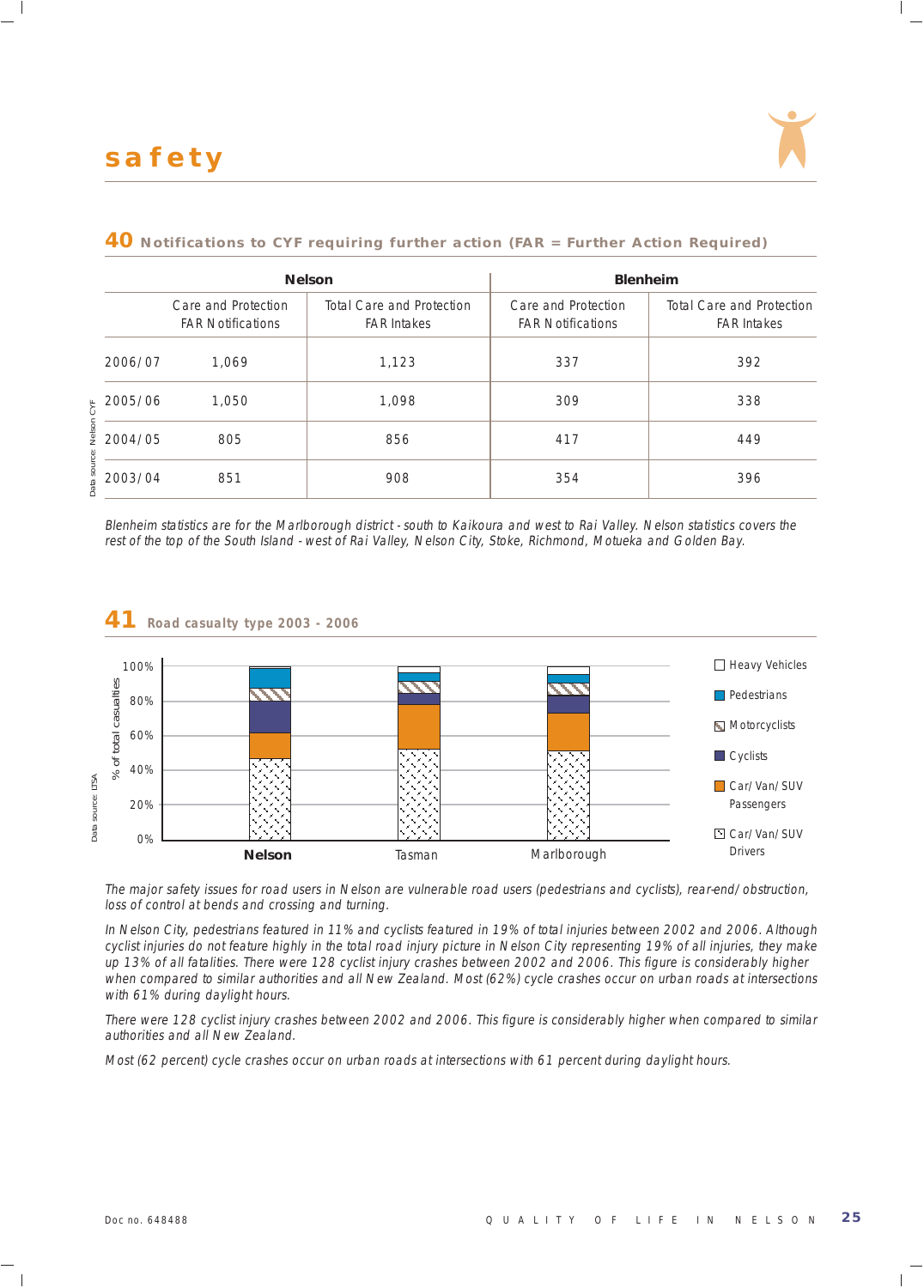



#### **42** Pedestrian crashes as a percentage of all crashes

"A pedestrian crash" involves a pedestrian and a motor vehicle.



#### **43** Cyclist crashes as a percentage of all crashes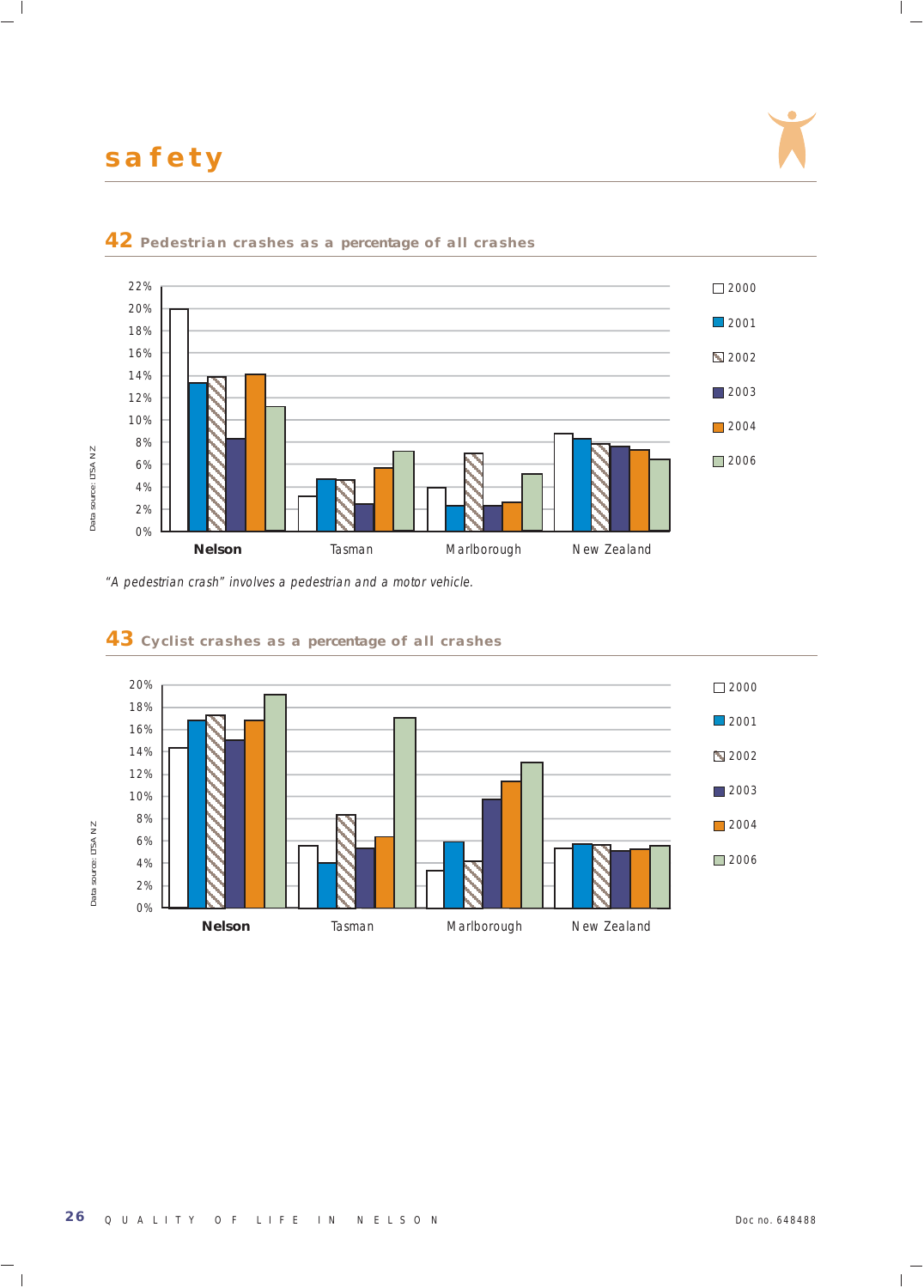

### Walking, in a wheelchair or on a mobility scooter in daylight (n=345) Walking, in a wheelchair or on a mobility scooter after dark (n=345) Cycling in daylight (n=222) Cycling after dark (n=336) -75% -50% -25% 0% 25% 50% 75% □ Not at all safe Not very safe **Reasonably safe**  $\Box$  Safe D Very safe

#### **44 Residents feelings about road safety in the CBD**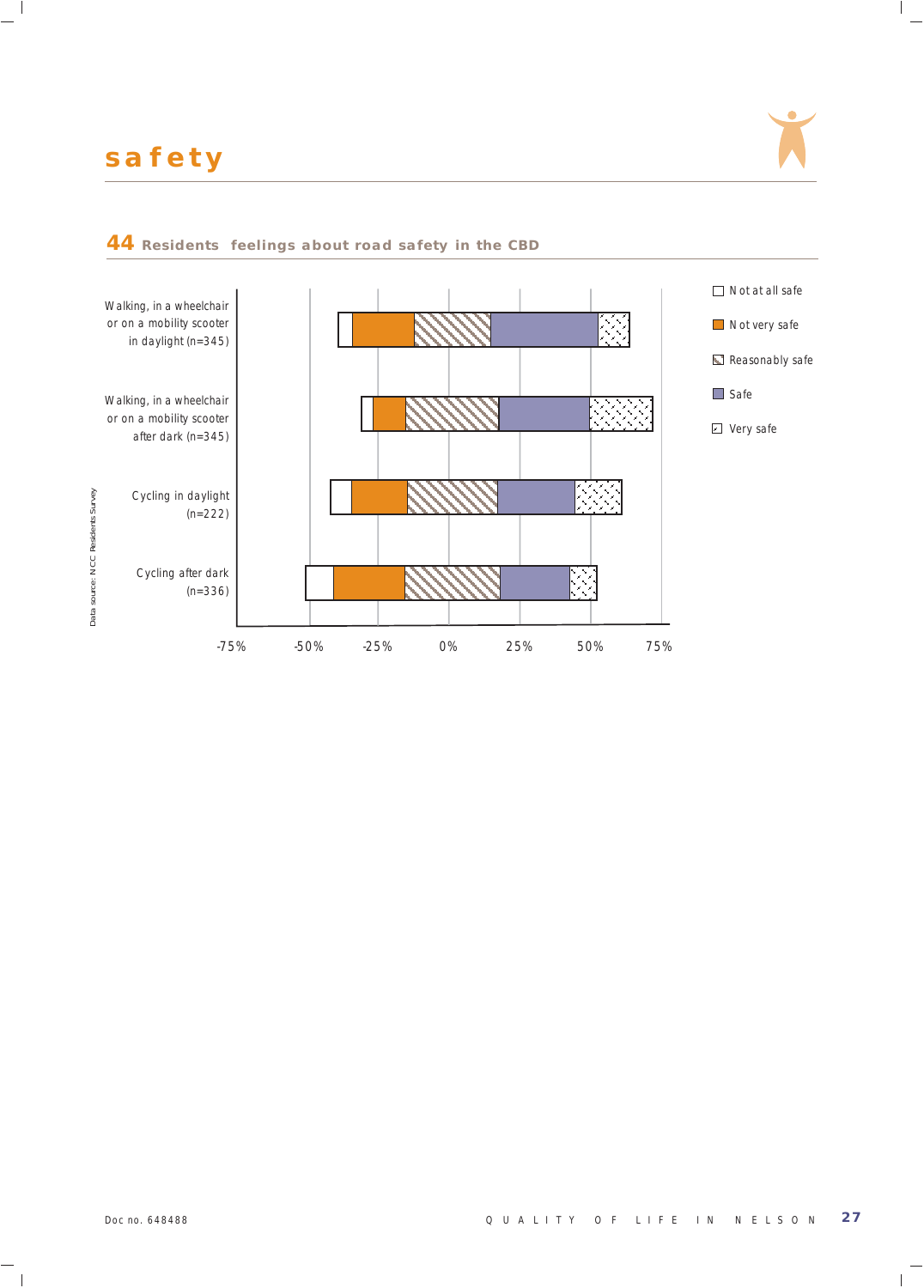

There has been an increase in the number of Nelson residents rating their overall quality of life as good or extremely good (95% compared with 89% in 2003). Although the majority of people feel that community is important about 20% of residents are not experiencing this in their neighbourhood. Residents have reported feeling less isolated or lonely than in 2000. 74 % of the population feel a sense of pride in the way Nelson looks and feels and this is a reduction from 80% in 2003. 9% do not feel such pride, and this is an increase from 4% in 2003.

Nelson continues to attract a high number of overseas immigrants and 18.6%.of the Nelson population were born overseas. This is the third highest proportion of immigrants in NZ. The national average is 22.9% with Auckland at 37% and Wellington at 23.3%.

For people born overseas who are now living in Nelson the most common birthplace was England. Nelson's population is increasingly being made up of immigrants from the United Kingdom, Germany and the United States of America.





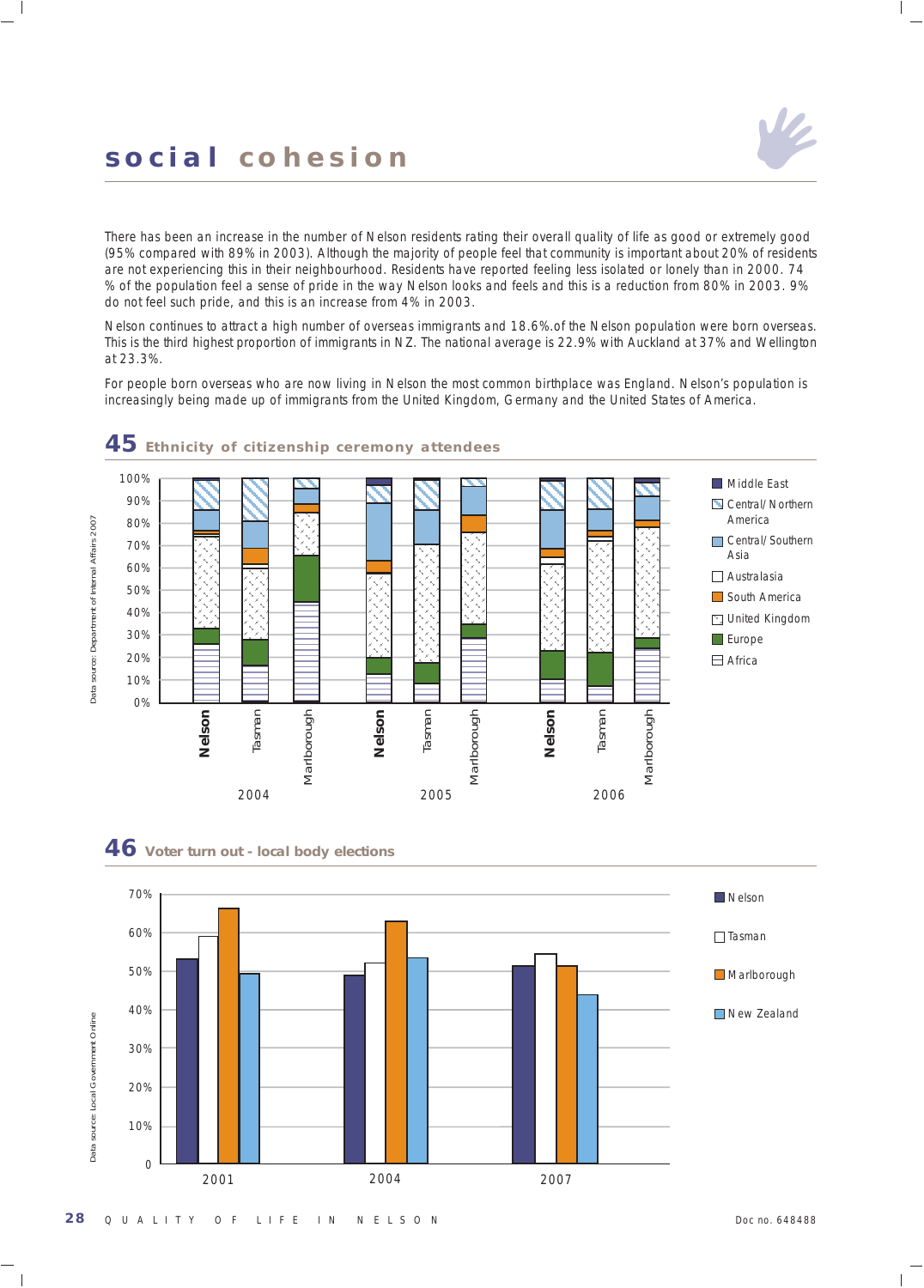

### **47 I feel a sense of belonging to Nelson**

### **48 Levels of preferred consultation by Nelson residents**



 $\nu_{\rm z}$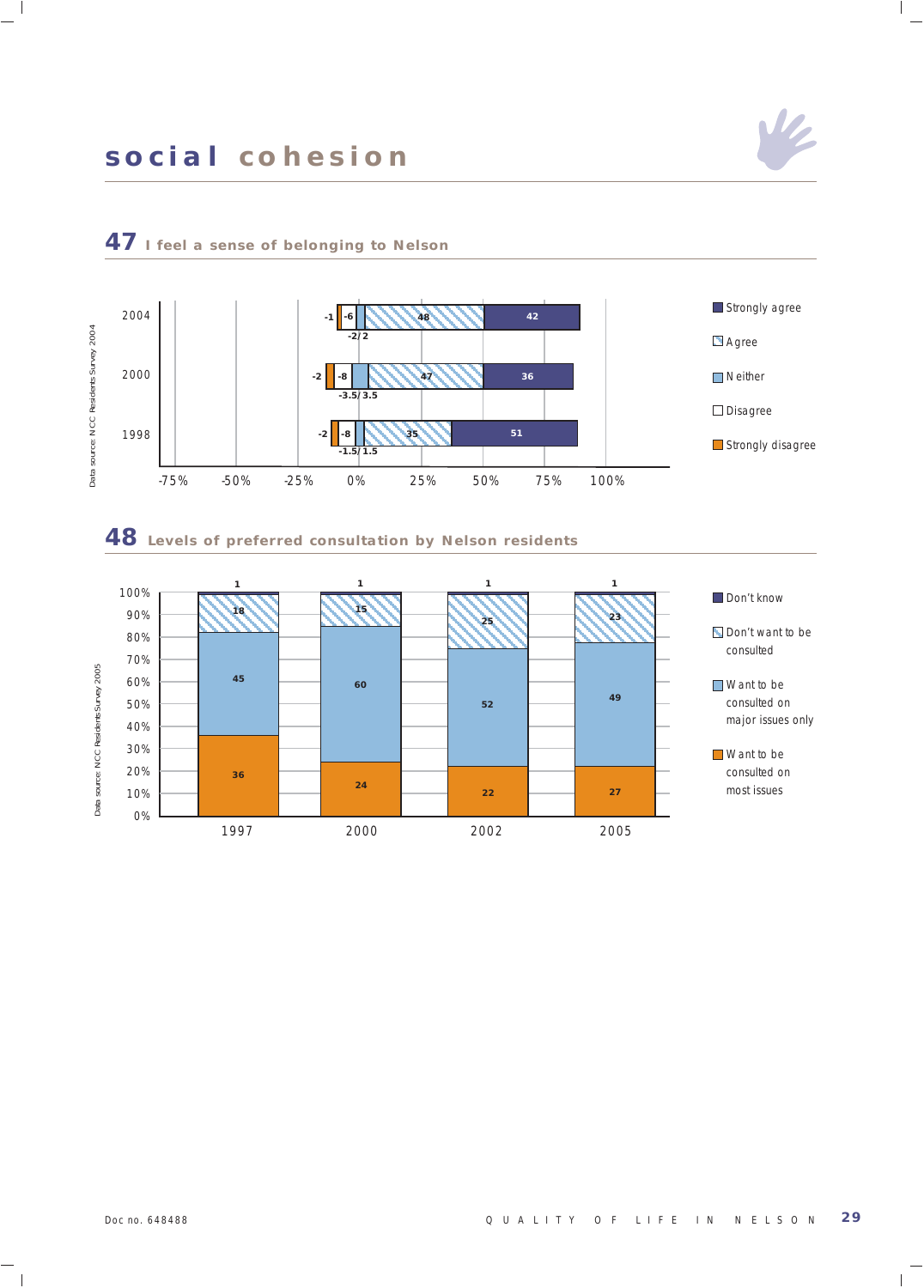

### **49 Residents opinions of major issues affecting Nelson**

The 2007 Survey of Nelson residents outlined the following areas as key areas for improvement.

- Transport: Especially the lack and cost of public transport, the need to improve roading, increased traffic congestion, limited car parking and the need to improve air quality. Over the past three years there has been a significant increase (from 38% - 57%) in the number of residents dissatisfied with performance in this area.
- • Community Facilities: A perceived lack of suitable facilities and need for upgrading of existing facilities. Need to be able to attract big events.
- • Environmental Management: Air and water quality, lack of long term town planning, too much development and the need to protect environment for future generations.

Residents highlighted strengths in the following key activity areas:

- •Water supply
- •Sewage
- •Parks and open spaces
- •Waste Management
- •Emergency Management
- •Storm water and Flood protection
- •Recreation.

#### **50 Satisfaction with public transport**

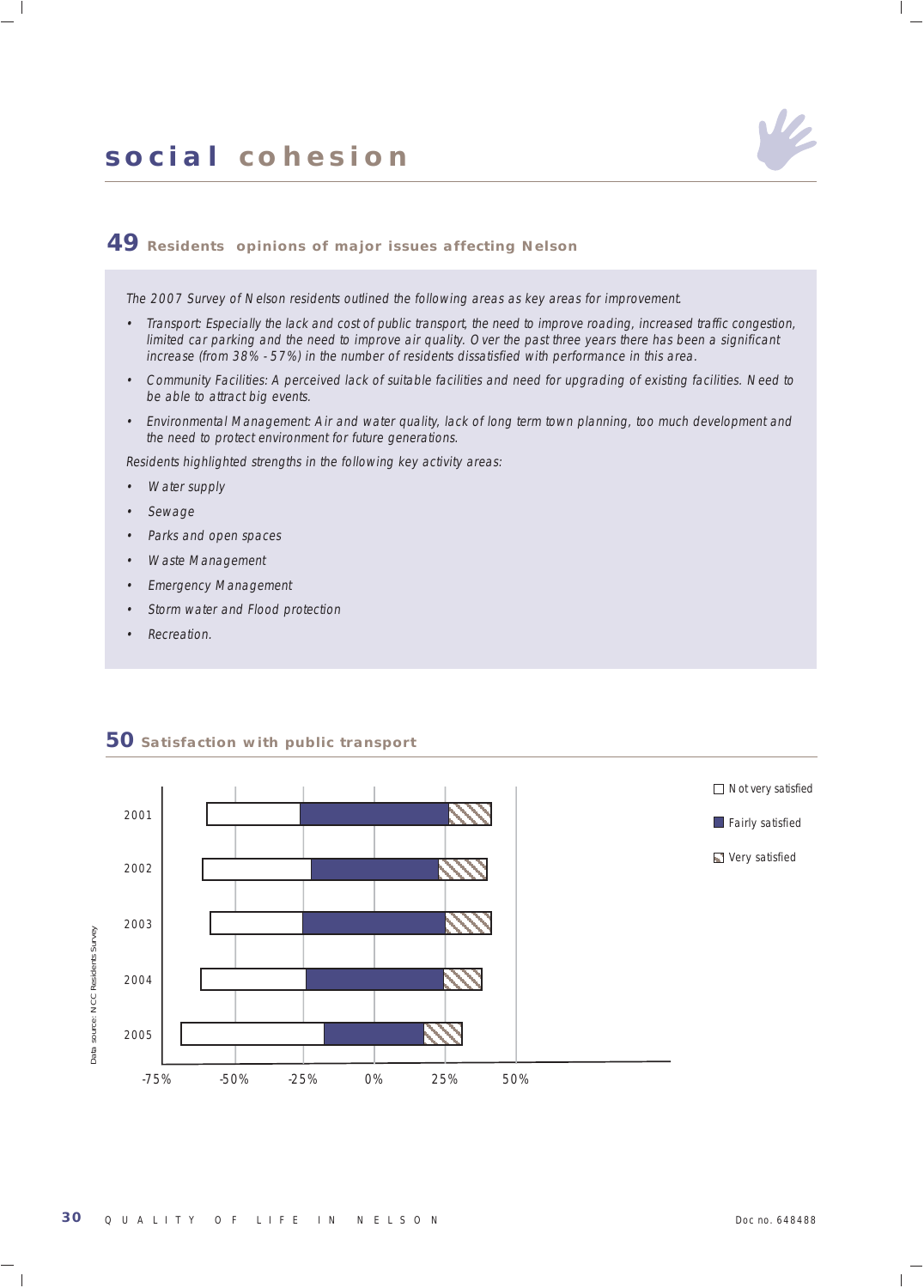







#### **52 Satisfaction with cycleways and cyclelanes**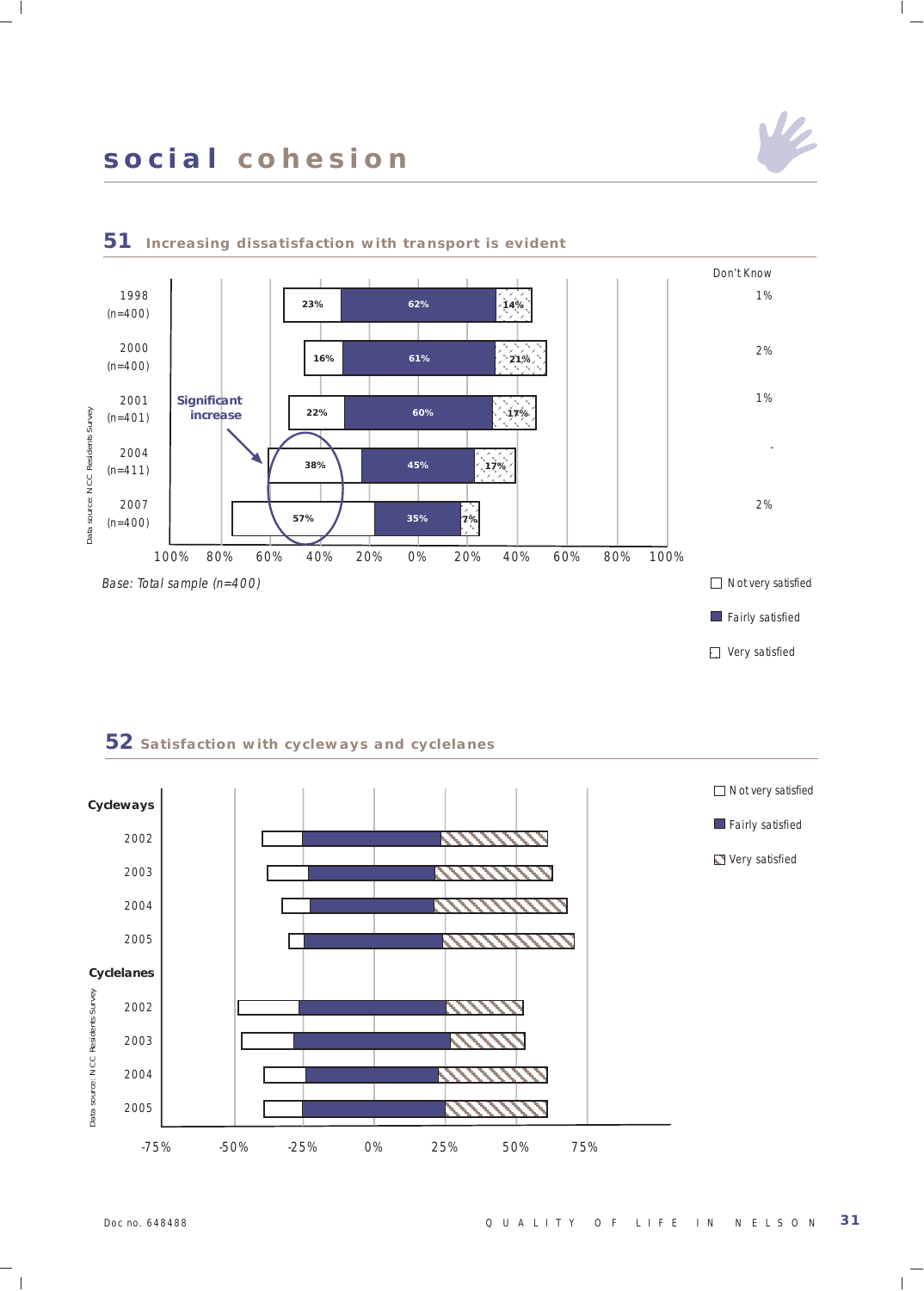



#### **53 Library membership for Nelson Public Libraries**

Active membership shows the number of people who have borrowed a book or other resource in the last two years.

The majority of Nelson residents are satisfied with the Library service and most are satisfied with the opening hours. 8 out of 10 residents are satisfied with the standards of library maintenance. Two thirds of those who said they are not currently members of the Library service couldn't think of anything that would encourage them to do so.

### **54 New Zealand drinking culture**

There is concern about the drinking culture in New Zealand, with nearly half the population think that it is okay to get drunk. Many people underestimate the affect that drinking has on New Zealand society.

- The average rate of consumption in 2005 per head of population over the age of 15 years was 9.38 litres of pure alcohol, up 3.2 percent from 2004.
- The majority of the people (81.1 percent) surveyed in 2004 about their alcohol use, reported that they had consumed alcohol in the last 12 months. The proportion of males who were drinkers was significantly higher (82.9 percent) than the proportion of females who were drinkers (79.4 percent).
- The sum of social costs of alcohol harm range from \$1 billion to \$4 billion per year. It cost the public health sector \$655 million, crime and related costs added up to \$240 million, social welfare \$200 million and other alcohol-harm related government spending \$330 million. Lost productivity alone cost New Zealand \$1.17 billion a year.
- 25% of teenagers admit to having drunk at least 5 glasses of alcohol at least once in the last two weeks. 50,000 teenagers under 17 drink at least once a week and binge, usually with the intention of getting drunk.
- 635,000 adults drink at least once a week and binge. 785,000 adults drink regularly, often every day and with equal regularity, binge. 1.2 million drinkers are okay with bingeing or accepting bingeing and regularly do so.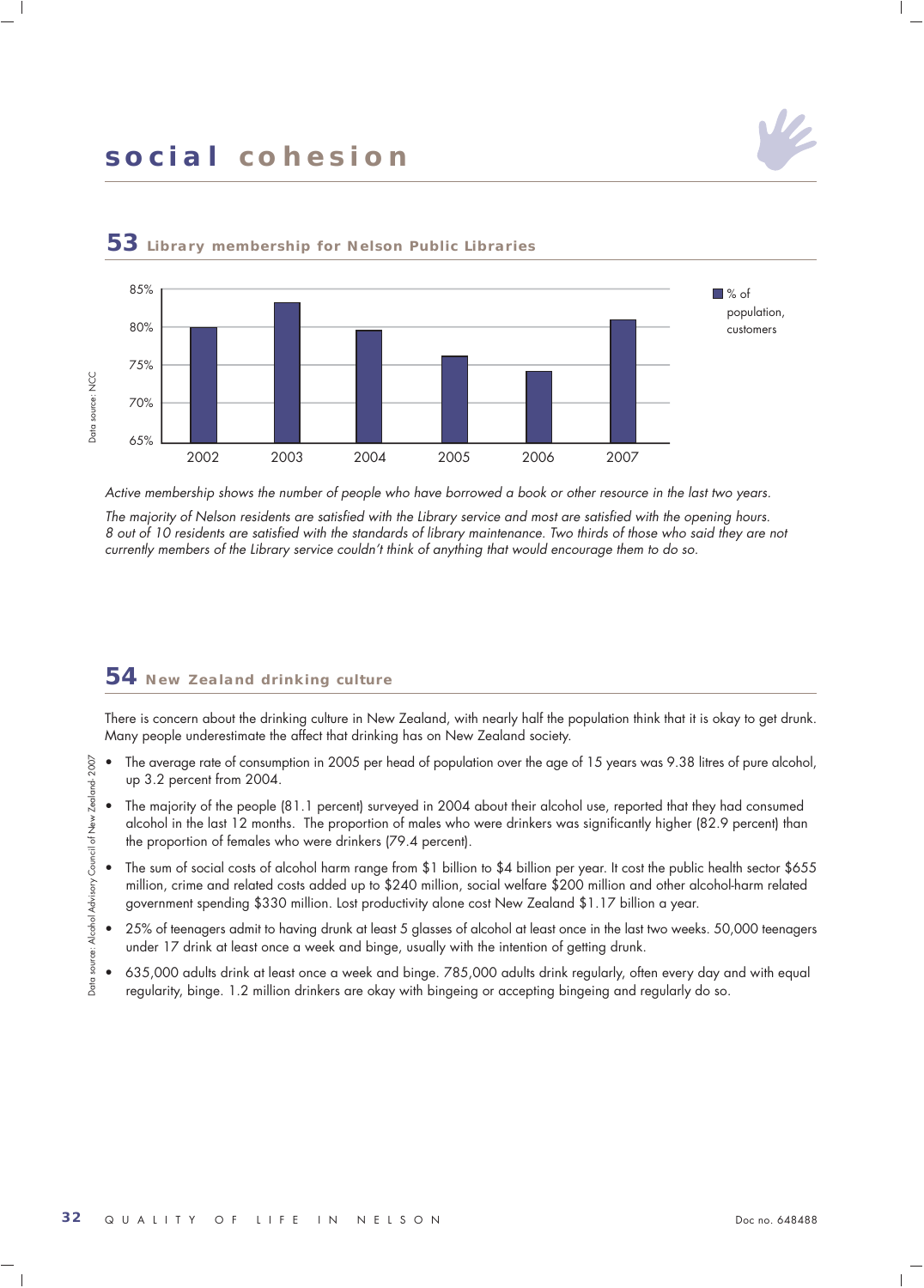While every care has been taken in the compilation of this report, Nelson City Council cannot accept responsibility for any inaccuracies or changes since going to print, or for consequential loss arising from such changes or other inaccuracies, or for any other loss, direct or consequential, arising in connection with information in this publication. Published May 2008.